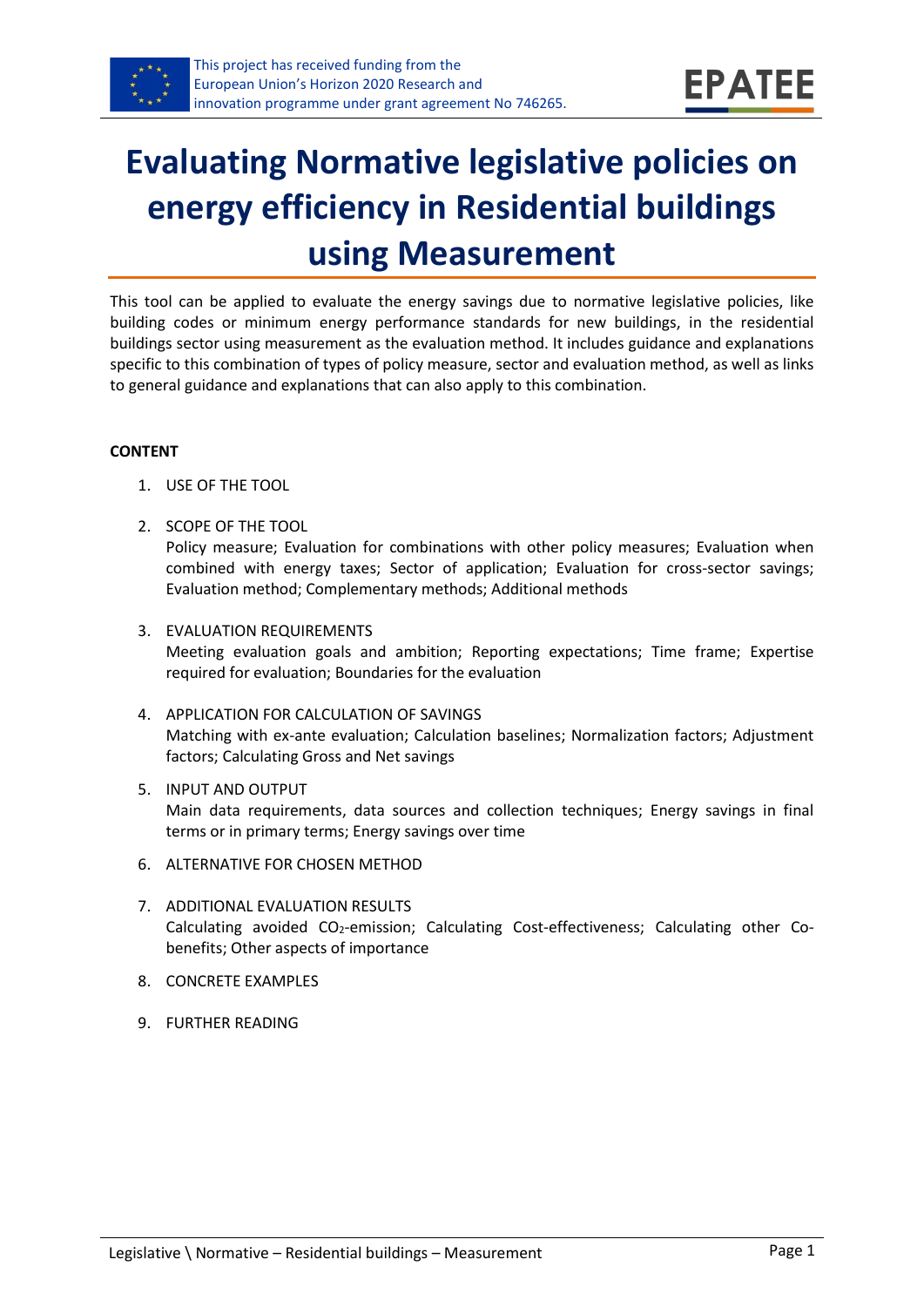# **1 | USE OF THE TOOL – AUDIENCE, OBJECTIVES AND FOCUS**

The primary **audience** for this guide concerns energy efficiency programme designers, implementers or supervisors and evaluators looking for guidance on the evaluation process of energy savings within the scope of this tool.

Although the application of the tool will generally concern the (sub)national level, account will be taken of issues at the EU level whenever relevant (e.g. the specific format of saving figures for the EED).

This guide is not about the preceding step in the evaluation process, the choice of the method. About this previous step in the evaluation process, see the guidance provided [here.](https://www.epatee-toolbox.eu/wp-content/uploads/2019/04/epatee_integrating_evaluation_into_policy_cycle.pdf) However, after presenting the capabilities and limitations of the tool at hand, the user will be offered alternatives for the method within this tool (see sectio[n 6\)](#page-0-0).

The **objective** of this guide is to provide:

- Information on the scope of the tool that enables the user to decide whether this tool is suitable for his/her needs, and whether complementary or additional method(s) could be needed or useful (sectio[n 2\)](#page-0-1);
- Guidance about specifying the evaluation objectives and requirements (section [3\)](#page-0-2);
- Guidance about key methodological choices to calculate energy savings (section [4\)](#page-0-3);
- Guidance about the inputs (data requirements) and outputs of the method (energy savings metrics) (sectio[n 5\)](#page-0-4)**;**
- Possible alternative methods (with pros and cons) (section [6\)](#page-0-0)
- Background about evaluation results other than energy savings (sectio[n 7\)](#page-0-5);
- Relevant examples, case studies and/or good practices (section [8\)](#page-0-6);
- Relevant references for further reading (section [9\)](#page-0-7).

The tool is intended for assessing realised (ex-post) energy savings. However, account is taken of earlier (ex-ante) evaluations of expected savings, if available (see section [4\)](#page-0-3).

The **focus** of the tool is on impact evaluation, i.e. determining the energy savings, but not on how this has been reached through a step by step process with intermediate results (process evaluation).

Readers looking for the basic and general principles of energy efficiency evaluation may find the followin[g link](https://www.epatee-toolbox.eu/evaluation-principles-and-methods/) useful.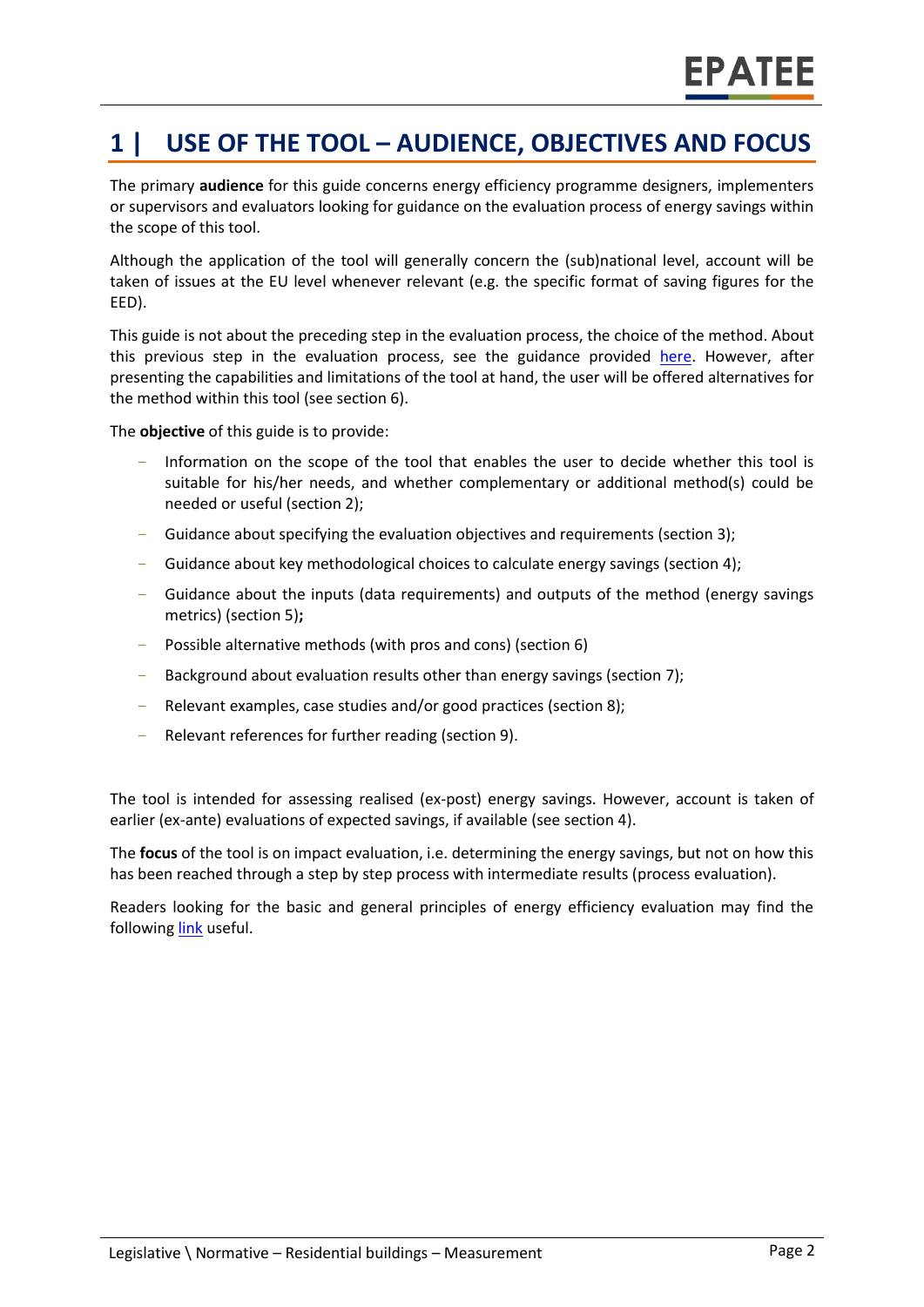# **2 | SCOPE OF THE TOOL – POLICY, SECTOR and METHOD**

### **2.1 About normative legislative policy measures (building codes)**

Normative legislative measures in residential buildings in practice come down to efficiency standards or building codes. For standards (sometimes indicated as Minimum Energy Performance Standards), a distinction can be made between *specific standards* on for example insulation (e.g. the heat resistance of double glazing) or boilers (minimum conversion efficiency standards) and *system-wide standards* (e.g. maximum gas consumption per m² for new dwellings). This distinction is for example made in the European Directive on the energy performance of buildings (EPBD, Directive 2010/31/EU). The policy measure type described in this guide is restricted to **system-wide standards**.

The EPBD requires all Member States to enforce minimum energy performance requirements for both new and existing buildings, and to review them at least every five years. The directive does not define levels or values for these requirements, but it specifies that they shall be set "*with a view to achieving cost-optimal levels*" (EPBD article 4). More specifically for new buildings, the EPBD (article 9) stipulates that Member States shall adopt a definition for "nearly Zero Energy Buildings" (nZEB) and that the minimum requirements shall be updated to ensure that every new buildings are nZEB from 31 December 2020 on. The provisions of the EPBD set the background common to all EU Member States. Then each country can adapt them to its national specificities, and can choose to adopt more stringent requirements.

These standards are sometimes associated with energy performance certificates (EPC, see EPDB article 11) and coefficients. Allocating an energy performance certificate or coefficient is no guarantee that the actual energy consumption will be in line with the energy consumption as estimated in the EPC. The same issue arises more generally when the expected energy consumption of the new buildings (or existing buildings after refurbishment) is estimated from building energy modelling.

To get to know the actual energy consumption, an evaluation based on measurements or billing analysis is necessary. One of the aspects that have a large influence on energy consumption in this case is the behaviour of the occupants and the occupancy rate of dwellings (see section 4 for more details).

More information and examples on the different subtypes residing under the main type **(legislative / normative measures)** can be foun[d here](http://www.measures-odyssee-mure.eu/) and [here.](https://www.epatee-lib.eu/)

More detailed information on the evaluation of legislative / normative measures can be found [here.](https://ec.europa.eu/energy/intelligent/projects/en/projects/emeees)

## **2.2 Evaluation for a combination of policy measure types**

When a normative legislative measure is combined with other policy measures types, it is assumed that the overall savings are mainly resulting from the normative policy measure at hand. However, the evaluation concerns the combined savings effect of both policy measures.

The tool is not capable of attributing part of the (overall) calculated savings to different policy measures (see also Double counting in the section on Gross to Net savings).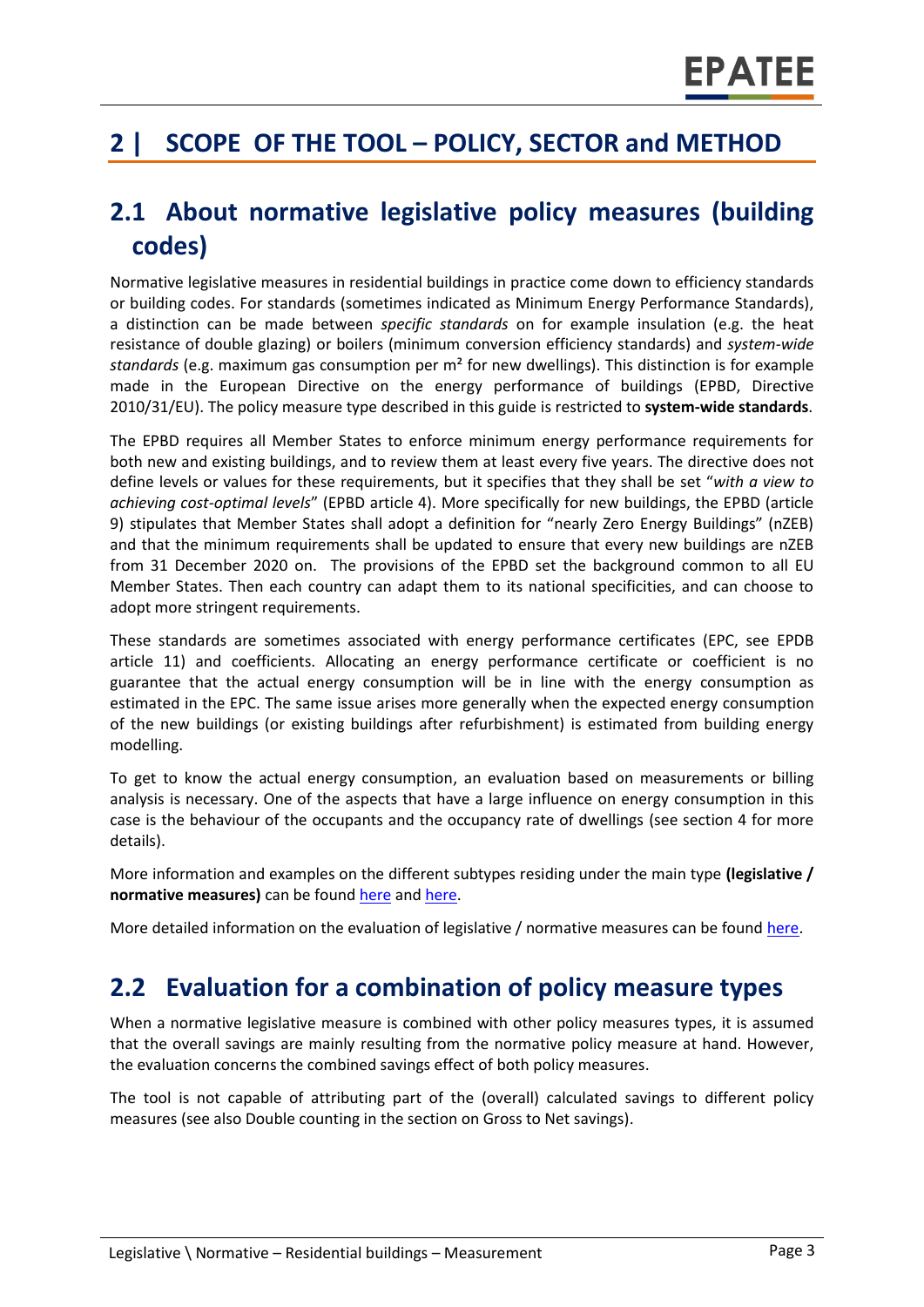In general, it can be useful to distinguish two categories of complementary policy measures:

- 1. Policy measures aiming at ensuring the effectiveness of the minimum energy performance requirements (e.g. training programmes, compliance schemes).
- 2. Policy measures aiming at promoting energy performance beyond the minimum requirements (e.g. voluntary labels, grant schemes).

For the first category of policy measures, one possible way to separate the effects can be to make comparisons between periods or regions (without vs. with the complementary measures). See for example (Rasin et al. 2013; Storm 2015).

For the second category of policy measures, one possible way to separate the effects and avoid double counting is to set the minimum energy performance requirements as the baseline for calculating energy savings resulting from the other policy measures assessed.

### **2.3 About (new) residential buildings**

Information on (sub)sectors defined in the Toolbox can be found [here,](https://www.epatee-toolbox.eu/wp-content/uploads/2018/10/Definitions-and-typologies-related-to-energy-savings-evaluation.pdf) chapter 2, p.17 Other, equivalent descriptions of the sector are "dwellings" and "households".

#### **2.4 About the measurement method**

Information about the various evaluation methods can be found [here,](https://www.epatee-toolbox.eu/wp-content/uploads/2019/04/Saving_calculation_methods_for_EPATEE_Toobox_2019_04_24.pdf) table 1 and 2. This source also covers the combination of the method at hand with other methods, which will be dealt with below.

This source also covers the combination of the evaluation method at hand with other methods, which will be dealt with below. Also see the **IPMVP** (International Performance Measurement and Verification Protocol) volume dedicated to the case of new construction in the further reading section (EVO 2006).

Measurement in case of energy performance standards for dwellings comes down to measuring the energy consumption of comparable dwellings as for size, but with different performance standards, while occupancy and behaviour are taken into account as well to get a reliable estimate of the effect of the performance standard. Interviews are needed to get data on occupancy rates and behaviour, which have large influence on energy consumption.

### **2.5 Complementary methods to determine total savings**

Complementary methods are methods that are required, in addition to the primary selected method, to calculate energy savings.

The method at hand is meant to calculate unitary savings for one dwelling, possibly distinguishing unitary savings according to a typology taking into account building types, regions or other relevant criteria. These unitary savings (often expressed in kWh/m²/year) should be multiplied by the number of saving actions or participants in order to get the calculated total savings. In the case of energy performance standards for new dwellings, the unit of action is often the area of dwellings built (possibly distinguished by type of building, region, etc.).

The number of actions or participants can be obtained in various ways.

See the link [here,](https://www.epatee-toolbox.eu/wp-content/uploads/2019/04/Saving_calculation_methods_for_EPATEE_Toobox_2019_04_24.pdf) table 2 and 3 for more information.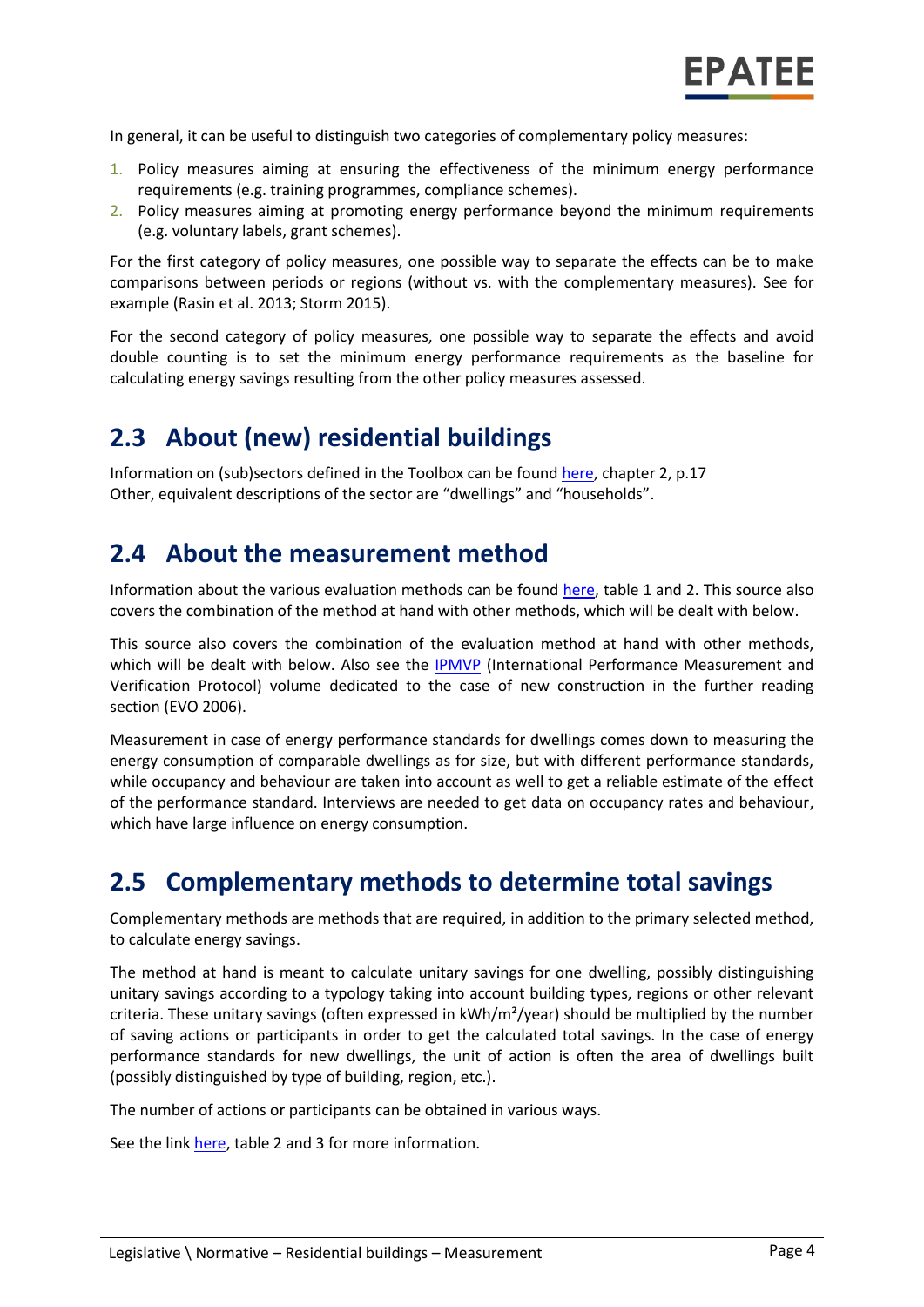

The number of actions is sometimes directly available from the monitoring of policy measures, such as in case of a subsidy scheme. In case of energy performance standards for dwellings, the number of actions (or more specifically the total area of dwellings built) can be acquired from the registered number of licenses for new dwellings or related statistics at the national office in charge of housing statistics.

# **2.6 Additional methods to increase reliability of the results**

An additional method can be applied on top of measurement to improve the reliability of the evaluation results and/or the cost-effectiveness of the evaluation approach.

Billing analysis concerns overall energy consumption of a dwelling, which can be influenced by many other factors than the policy measure/saving actions at hand (e.g. weather conditions, occupancy, user behaviour). It is not always possible to monitor data to take into account changes in these other factors. To regularly check the results, measurement as additional method can be applied to focus on energy consumption of electrical or heating equipment that is directly targeted by the saving action to make sure the division into different energy application types (space heating, hot water, cooking) has been done correctly. The combination can increase the reliability of the savings figures in a costeffective way if a limited number of measurements are used to calibrate the results from the complete collection of buildings under investigation.

For possible combinations with an additional method see chapter 6 [here.](https://www.epatee-toolbox.eu/wp-content/uploads/2019/04/Saving_calculation_methods_for_EPATEE_Toobox_2019_04_24.pdf)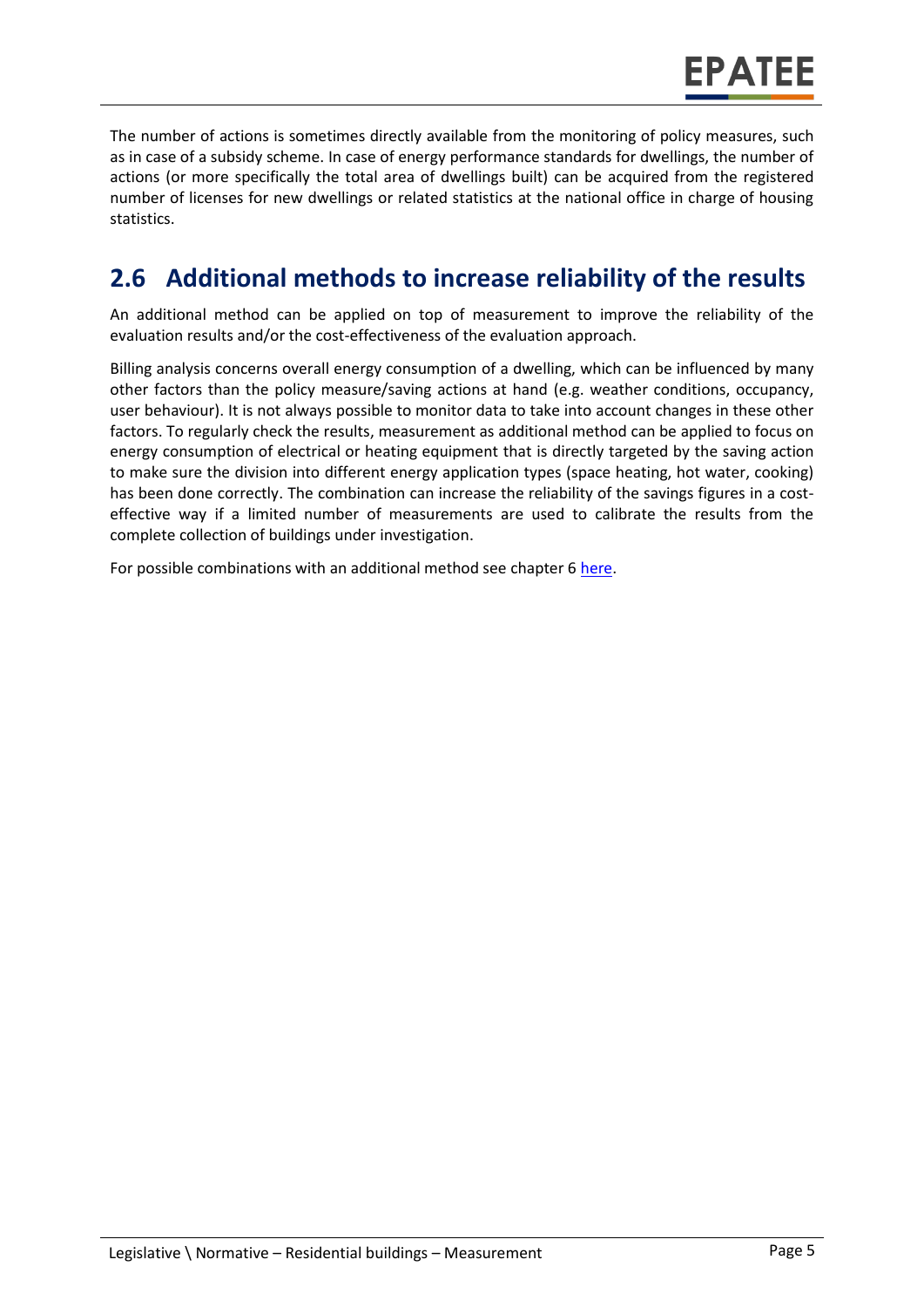# **3 | EVALUATION OBJECTIVES and REQUIREMENTS**

## **3.1 Meeting evaluation goals and ambition**

The table shows whether this tool can be used to report on general evaluation goals or criteria. See also this [document.](https://www.epatee-lib.eu/media/docs/D4_EMEEES_Final.pdf)

| <b>General types of evaluation</b><br>goals or criteria                       | <b>Level of ambition</b> | <b>Remarks</b>                                                                                                                                                                                                                                                                                                                          |
|-------------------------------------------------------------------------------|--------------------------|-----------------------------------------------------------------------------------------------------------------------------------------------------------------------------------------------------------------------------------------------------------------------------------------------------------------------------------------|
| Calculation of realized energy<br>savings from saving actions                 | Medium to High           | Reliability will depend, among other issues,<br>on how normalization factors (particularly<br>weather conditions and occupancy) can be<br>taken into account in the billing analysis,<br>and on how results are extrapolated to the<br>whole new dwellings counted for the policy<br>(if billing analysis is performed on a<br>sample). |
| Calculation of energy savings                                                 | Medium to High           | The choice of the baseline is important.                                                                                                                                                                                                                                                                                                |
| attributed to the policy<br>measure(s)                                        |                          | Reliability will depend, among other issues;<br>on how factors such as compliance,<br>performance gap and rebound effect can<br>be taken into account in the billing analysis.                                                                                                                                                          |
| Cost-effectiveness of saving<br>action (for end-users)                        | Medium to High           | Feasibility of assessing cost-effectiveness<br>will mostly depend on availability of data<br>about construction costs for a baseline<br>scenario and the actual situation.                                                                                                                                                              |
| Cost-effectiveness of policy<br>(government spending)                         | Medium to High           | There is no government spending at the<br>saving action level for legislative policies,<br>but the government spending on the policy<br>administration can be compared to the<br>combined savings result                                                                                                                                |
|                                                                               |                          | Feasibility of assessing cost-effectiveness<br>will mostly depend on availability of data<br>about administration costs.                                                                                                                                                                                                                |
| CO <sub>2</sub> -emission reduction from<br>saving actions                    | Medium to High           | See comments above about Calculation of<br>realized energy savings from saving actions                                                                                                                                                                                                                                                  |
| CO <sub>2</sub> -emission reduction<br>attributed to the policy<br>measure(s) | Medium to High           | See comments above about Calculation of<br>energy savings attributed to the policy<br>measure(s)                                                                                                                                                                                                                                        |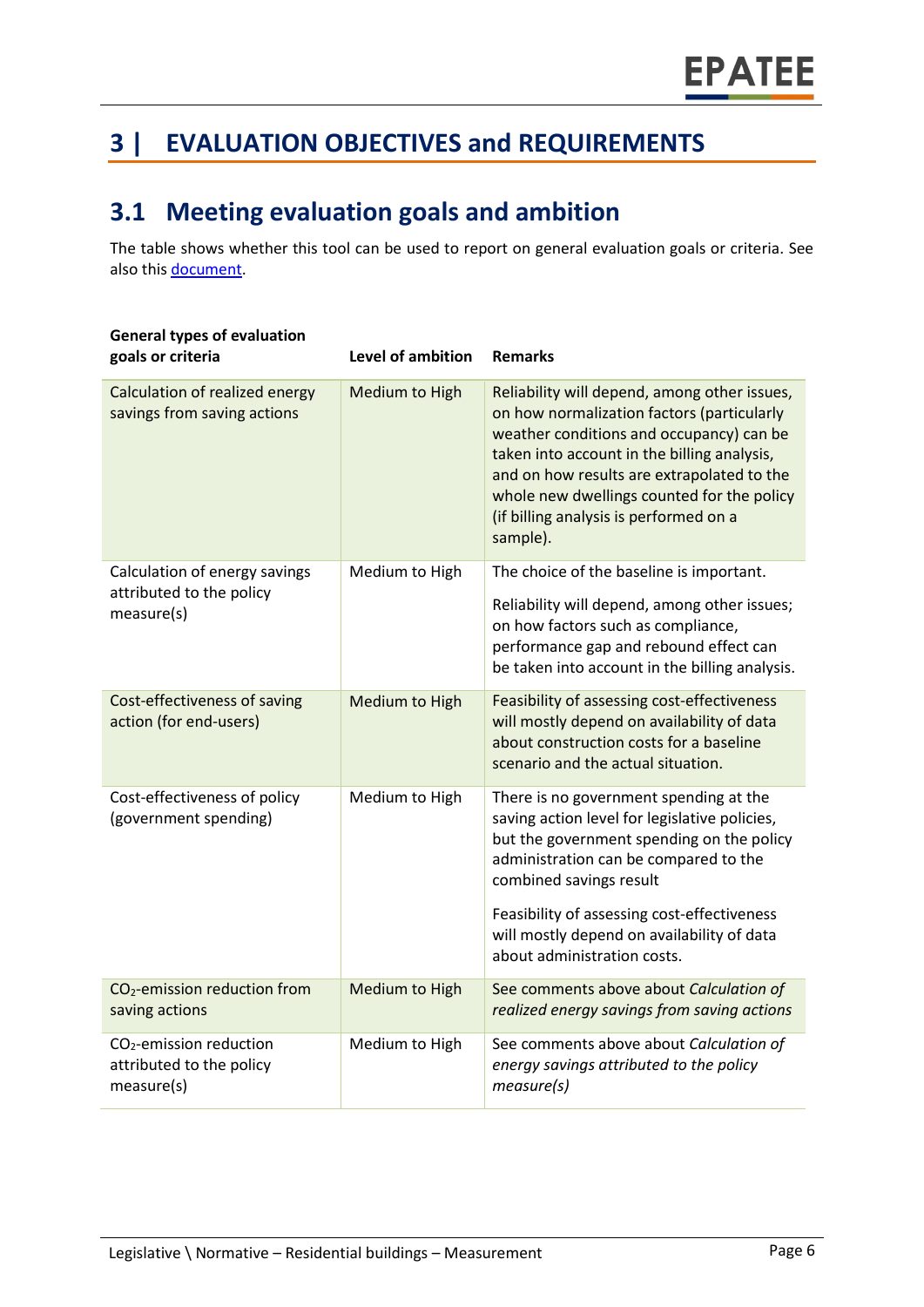For more information on verification of actual energy savings and attribution/baseline/corrections, see section 4, and for cost-effectiveness and emission reduction, see section 7.

When evaluating a building code or similar energy efficiency standards, the evaluation objectives can include investigating if the corresponding requirements are implemented in practice (cf. compliance issue), or if the requirements are defined in a relevant way and how they could be improved.

These issues are essential for the (cost-) effectiveness of the building code or similar standards. They require complementary analysis, either by including more variables in the billing analysis or by performing specific surveys. More information can be found in the part 4 section about normalization factors and adjustment factors.

## **3.2 Reporting expectations**

The measurement method will make it possible to report about the savings effects of applying efficiency standards in relation to the number of inhabitants and the occupancy rate.

The unit used to express the savings will usually depend on the unit used to set the requirements in the building code or similar standards. Common types of units are:

- **Primary energy savings**: often used when the requirements also deal with a minimum share of energy supply from renewable energy sources or more generally with on-site energy generation, or when electric heating represents a significant share of the space heating market.
- **Final energy savings**: often used when the focus of the requirements is on the energy performance of the building envelope, or when electric heating represents a small share of the space heating market.
- **Lifecycle energy savings**: emerging unit used to take into account that when the level of energy performance of a building is high, then the energy embodied in the construction of the dwelling (e.g. due to the production of the construction materials) can be as important (or even more important) as the heating consumption over the course of the building's lifetime.
- **CO<sup>2</sup> savings**: often used when the regulation includes a focus on climate change impacts.
- **Lifecycle CO<sup>2</sup> savings**: same approach as for lifecycle energy savings.

Billing analysis will first provide results in terms of final energy savings, as energy bills meter the final energy consumption. Complementary data (e.g. conversion factors, data about materials) will be needed for calculating other units.

### **3.3 Time frame for evaluation**

The length of the period under evaluation is dependent on the active period of the policy measure and the time needed to present (reliable enough) results or impacts that fit into the decision making process. In some cases, the periodicity of evaluation can be set by law. More specifically to building codes or similar standards, the evaluation will usually be planned so that results can be taken into account when preparing the revision or update of the building code. For example, to investigate if the way the requirements are specified should be improved or if additional provisions would be needed to ensure a better compliance.

The planning of evaluation activities concerns regular monitoring of energy consumption and factors that define consumption, intermediate check of (ex-ante) estimated (unitary) savings through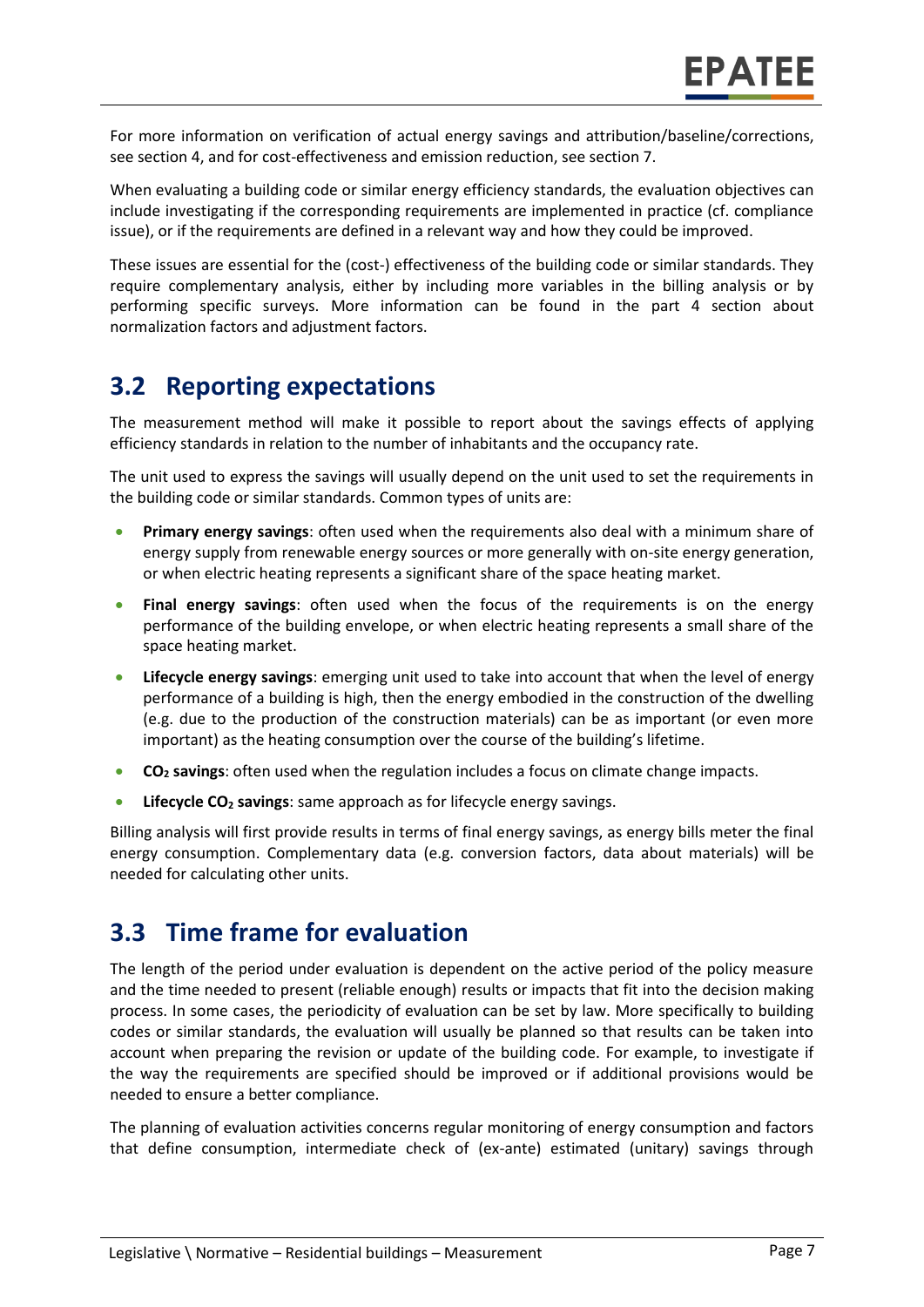measuring or surveys, intermediate evaluations to improve the policy implementation and the final evaluation and reporting.

To ensure the feasibility and optimise the costs of data collection for billing analysis, it is strongly recommended to plan the evaluation in advance. The early phase of the evaluation process should in particular be used to define what data is needed and how it will be collected. Depending on the country, collecting billing and other personal data can raise legal questions that need to be anticipated.

Billing analysis can only be done at least after one complete year, as all seasons have to be included in the evaluation time range of energy consumption. As interviews are necessary to include information about occupancy rates and behaviour of the inhabitants, enough time for this has to be taken into account. In practice, the time lag when using billing analysis can be 18 months or more, between the time energy consumption are metered and the time the results of the billing analysis is available (see also: chapter "Evaluation planning and preparation" in the link [here.](https://www.epatee-toolbox.eu/wp-content/uploads/2019/04/epatee_integrating_evaluation_into_policy_cycle.pdf)

### **3.4 Expertise needed for chosen method**

Expertise in billing analysis (econometric method) and in methods for the correction and normalisation of weather conditions.

Expertise in sampling methods. As in most cases, billing analysis will be done on a sample of new dwellings and then extrapolated to the whole new dwellings counted for the period under evaluation.

Knowledge about behaviour of inhabitants, designing interviews and interviewing skills are needed for a proper evaluation.

Knowledge about how the requirements of the building code or similar standards have been specified and are enforced. This is important for analysing the effectiveness of the building code, and to analyse issues related to compliance, performance gap and rebound effect.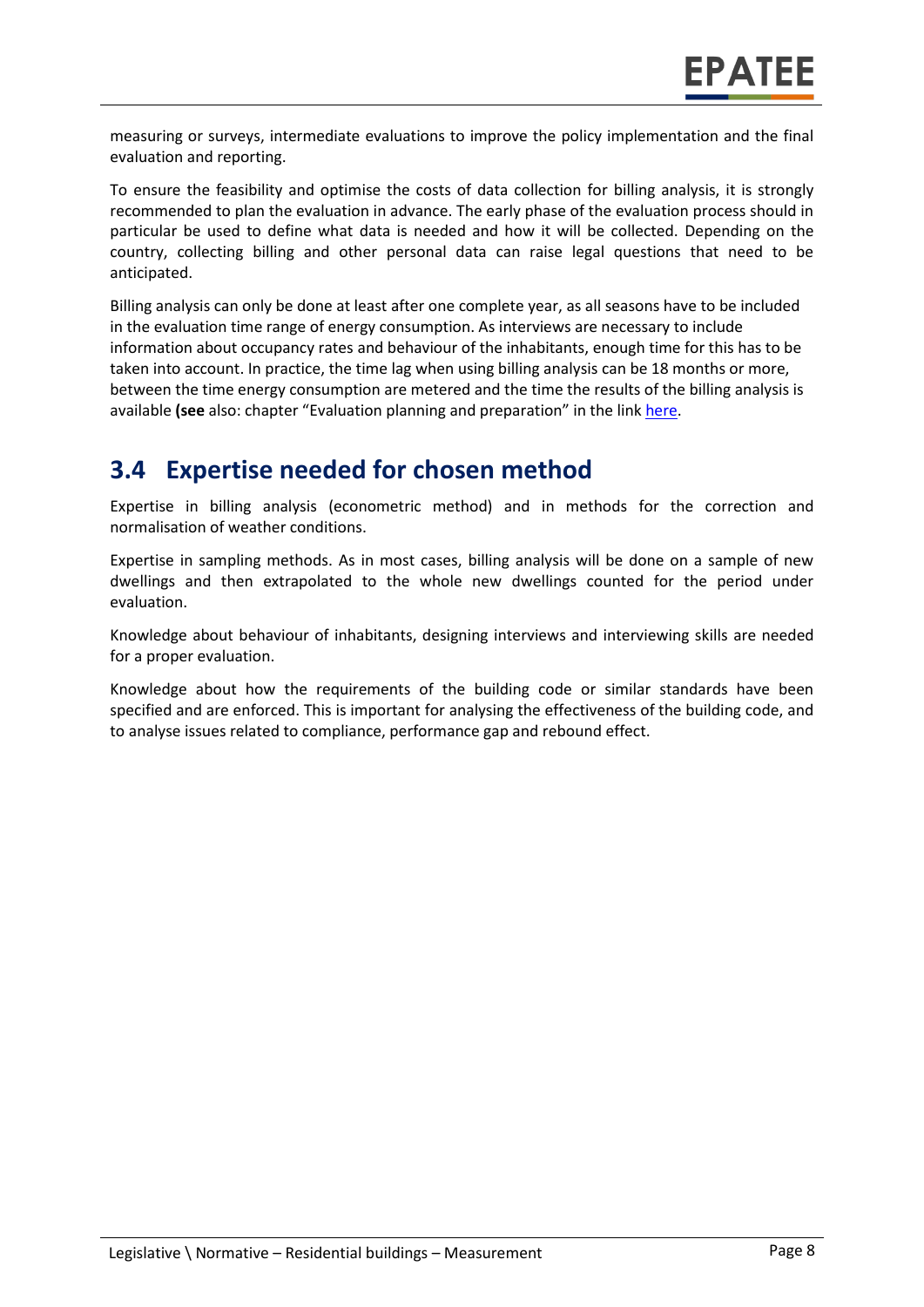# **4 | KEY METHODOLOGICAL CHOICES FOR CALCULATION OF ENERGY SAVINGS**

General principles of calculating realized savings using different methods can be found [here](https://www.epatee-lib.eu/media/docs/D4_EMEEES_Final.pdf) and [here](https://www.epatee-lib.eu/media/docs/EMEEES_WP3_Report_Final.pdf)

This section deals with key methodological choices to be considered when calculating energy savings: consistency between ex-ante and ex-post evaluation, baseline, normalization and adjustment factors. These choices are important **to document** when reporting energy savings, to ensure the **transparency** of the results.

The measurement method for calculating the energy savings in dwellings in conformity with energy norms can be complemented with interviews, but also with additional measurements involving e.g. monitoring of the indoor temperature or with the difference-in-differences method. Two sufficiently large groups are compared, each with their own energy efficiency standard. Billing analysis can also be used to compare with engineering estimates (for the same group of dwellings). When combined with occupancy rates and inhabitants behaviour, the effect of the improved energy efficiency standard can be determined.

### **4.1 Calculation baselines**

Energy savings are defined in general as the difference between the actual situation and a reference situation without the saving actions (and without the policy measures that influence these saving actions). In case of saving actions the reference situation can be defined using various calculation baselines: Before/after, With/without, Trend, Target/control group and Minimum efficiency standards; see further [here.](https://www.epatee-toolbox.eu/wp-content/uploads/2019/04/Application_of_KB_savings_baselines_and_correction_factors_in_the_Toolbox_and_PSMCs_190418_.pdf)

Energy savings in this case are calculated by applying the **with/without** method: analysis of changes in energy consumption with/without the saving action, where the "without" situation acts as the baseline for the "with" situation. This option is for example suitable for new efficient systems where no "before" situation is available, as is the case for new dwellings. Results can be corrected for adjustment factors, providing net savings. The with/without baseline can also be applied more generally for evaluation of policy measures, especially to evaluate energy savings additional to a predefined scenario (e.g., business-as-usual scenario or a scenario including other policy measures).

In this case, this predefined scenario will be used to specify the "without" situation. The applicable baseline is the energy consumption of dwellings with a less strict energy standard. The baseline can for example be the requirements set for the period previous to the enforcement of the building code or standards under evaluation, or the requirements in force at a given date.

It should be noted that dwellings from previous construction period can have been subject to renovation, which can change the baseline energy consumption compared to the energy requirements in force at the time the dwellings were built. As it is often difficult to correct for the influence of renovation works (unless this was already analysed for other purposes), an alternative is to remove dwellings that have been subject of renovation works from the baseline group.

Another alternative is to use a group of dwellings built within a few months or years before the building code or standards under evaluation came into force as baseline group. In that case, the probability for these dwellings to have been subject of renovation is low.

See also [here.](https://www.epatee-toolbox.eu/wp-content/uploads/2019/04/Application_of_KB_savings_baselines_and_correction_factors_in_the_Toolbox_and_PSMCs_190418_.pdf)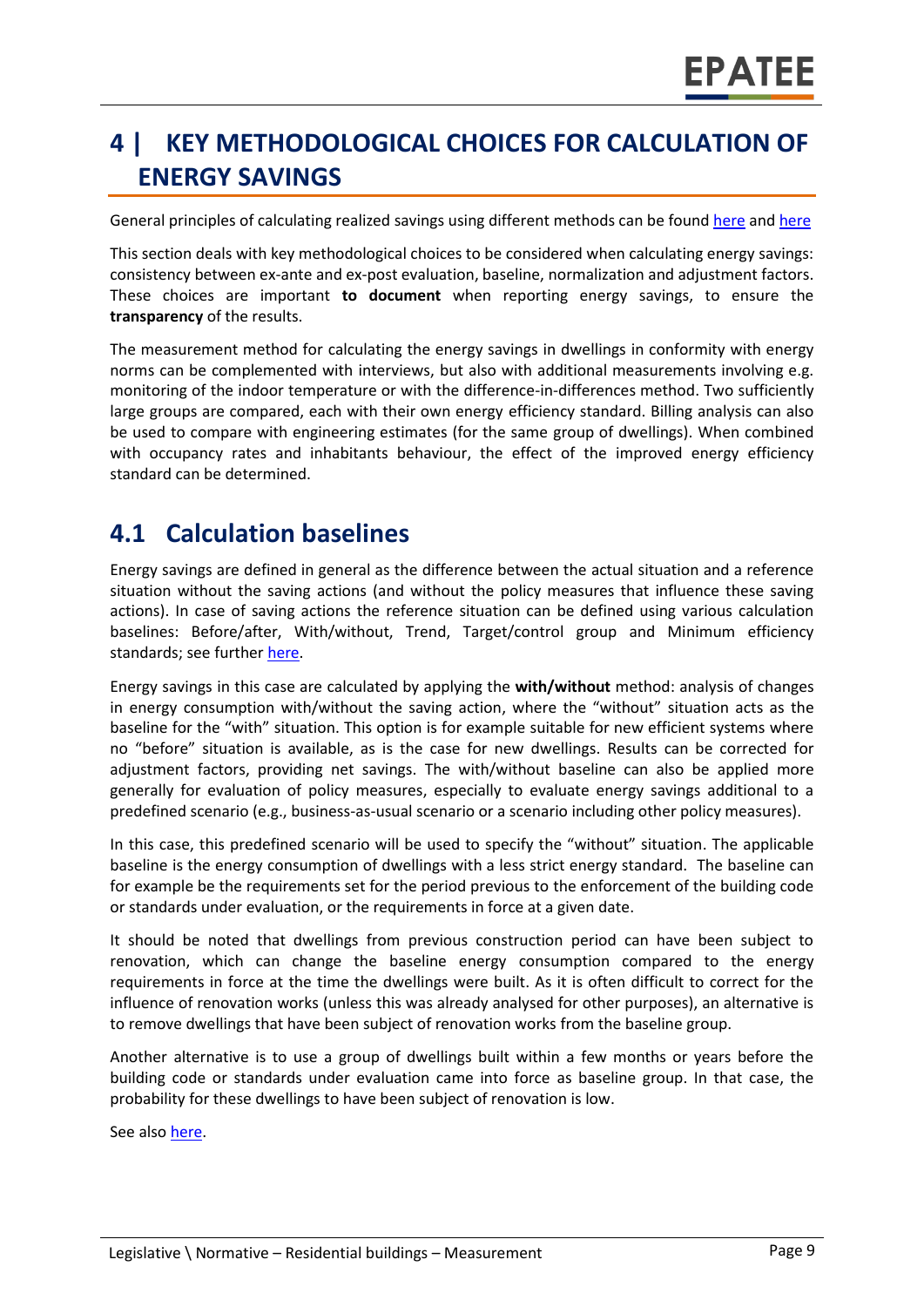When dealing with EED article 7, it should be noted that the amendment to the EED (EU Directive 2018/2002) brought the following clarifications (for point (b) of Annex V(2)):

"*Savings resulting from the implementation of national minimum requirements established for new buildings prior to the transposition of Directive 2010/31/EU can be claimed as energy savings for the purpose of point (a) of Article 7(1), provided that the materiality criterion referred to in point 3(h) of this Annex is ensured and those savings have been notified by Member States in their National Energy Efficiency Action Plans in accordance with Article 24(2)*."

In other words, energy savings from building codes or similar standards for new dwellings in place before the transposition of the EPBD can be accounted for the obligation period 2014-2020 of the EED article 7. Then these savings are no longer eligible for the obligation period 2021-2030.

### **4.2 Normalization factors**

The calculation based on comparing a group of dwellings with the energy standard to be evaluated to a group of dwellings with a lower energy standard provides a change in energy consumption that should be corrected for influences on energy consumption other than the saving actions. When dealing with buildings, these so-called normalization factors can be **weather** (with effect on consumption), the **rebound** effect, a **performance gap** and changes in occupation rate or patterns. All normalization factors affect total savings through the unitary savings.

For the specific guidance at hand the normalization factors can concern weather, rebound effect and occupation rate. See table 1 in this [link.](https://www.epatee-toolbox.eu/wp-content/uploads/2019/04/Saving_calculation_methods_for_EPATEE_Toobox_2019_04_24.pdf)

Normalization is normally not needed as the factors will be the same for the target group and the comparison group. However, this should be checked and possibly the factors should be applied nevertheless. For example if the time series available for both groups are limited (which could thus mean that the energy savings would be calculated for a particular period, not necessarily representative of typical weather conditions).

Energy consumption can be corrected for the occupation rate of buildings (with effect on heating/lighting), when this rate is different for the baseline situation and the situation after the saving actions.

The analysis of the different factors that can influence energy consumption (in addition to the energy efficiency improvements) usually requires to collect additional data, for example from surveys, measurements or monitoring system (e.g. about indoor temperature). This type of analysis helps to identify the possible side-effects of building codes or standards, as well as aspects of the requirements that could be improved.

### **4.3 Adjustment factors**

Adjustment factors define which part of the calculated energy savings can be attributed to a policy measure or meets the definition of savings specified in the evaluation objectives or reporting requirements (see next section on "Calculating gross and net savings).

In general, adjustment factors can concern the Free rider effect, the spill-over/multiplier effect, additionality and Non-compliance; see table 1 in link [here.](https://www.epatee-toolbox.eu/evaluation-principles-and-methods/general-principles/saving-calculation-methods-and-their-application-in-the-epatee-toolbox/) Additionality and non-compliance are connected to unitary savings, while free riders and spill-over work through the number of actions. In case of another policy focusing on the same saving actions as evaluated with the Specific Guidance at hand, the adjustment factor double counting might be relevant. If the other policy is not covered in the Specific Guidance at hand, double counting can only be accounted for at a higher level than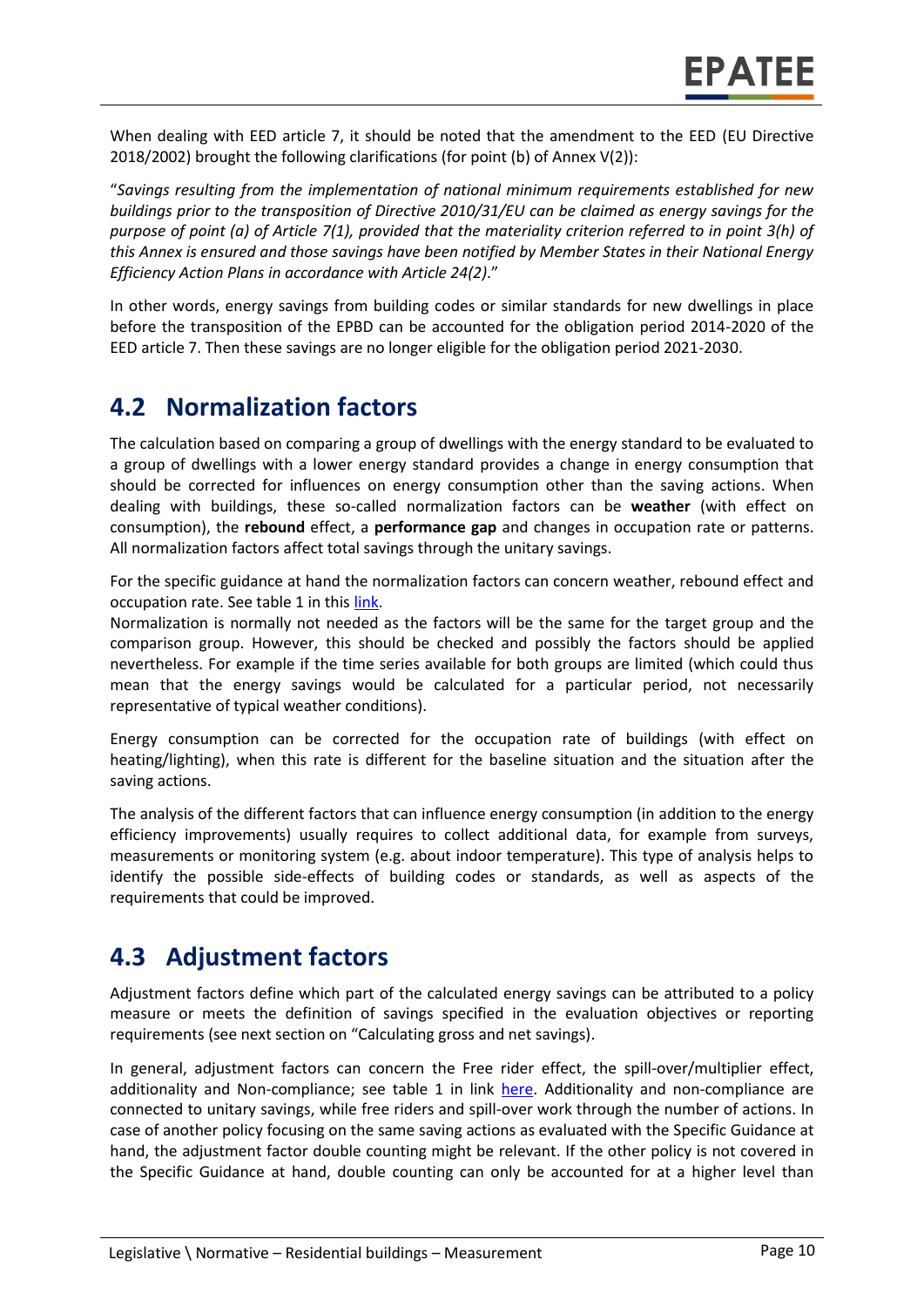individual Specific Guidances (see Distinction of energy efficiency improvement measures by type of appropriate evaluation method, see [here](https://www.epatee-lib.eu/media/docs/EMEEES_WP2_D1_Assessment_existing_evaluation_2008-04-21.pdf) an[d here.](https://www.academia.edu/14979876/Evaluating_energy_efficiency_policy_measures_and_DSM_programmes)

For the evaluation method at hand, the adjustment factors free rider effect and additionality are not relevant.

Further information on calculation methods can be found in chapter 8 of thi[s document.](https://www.epatee-toolbox.eu/wp-content/uploads/2019/04/Saving_calculation_methods_for_EPATEE_Toobox_2019_04_24.pdf)

For practical reasons, the primary focus in this guide is on the adjustment factor Non-compliance. However, for specific evaluation methods, other factors can be taken into account. In order to correct for non-compliance due to inappropriate implementation of saving actions, data should be available of sample-wise checks on the implementation.

### **4.4 Calculating Gross and Net energy savings**

Gross savings concern the calculated savings from saving actions using a chosen baseline and normalization factors. Net savings concern the savings attributed to policy measures or to a stakeholder (e.g. an energy company with an obligation to realise savings at their customers).

When calculating the savings a distinction must be made for most specific guides to the **unitary savings** and **number of actions**; see [here.](https://ec.europa.eu/energy/intelligent/projects/en/projects/emeees)

The gross unitary savings can be calculated using the baseline without the savings action (using the with/without methodology) and correcting for relevant normalization factors: weather conditions, performance gap, non-compliance, rebound effects. The correction for non-compliance concerns inappropriate implementation of saving actions. To be able to apply this correction, data should be available of sample-wise checks on the implementation. Gross savings can be corrected for the rebound effect. However, sometimes the calculated change in energy consumption already incorporates the rebound effect. For billing analysis for example, the "after" energy consumption includes the rebound effect, and thus gross savings should not be corrected for the rebound effect in this case, as it is already included in the result from the billing analysis.

The gross number of actions is determined by applying the complementary method of using the registered number of licenses for new dwellings (see chapter 2). Total gross savings are equal to the gross unitary savings multiplied by the gross number of actions, possibly taking into account a typology of dwellings as unitary savings can change according to dwelling type, region (e.g. due to differences in climate conditions), etc. In most cases when using billing analysis, the unitary savings are evaluated on a sample of dwellings. Therefore, the results obtained for the sample need to be extrapolated to the whole group of new dwellings for the policy measure. For more details about sampling methods and related issues, see for example (Baumgartner 2017).

Net unitary savings can be determined from gross unitary savings applying the relevant adjustment, in this case non-compliance. The net savings are determined from the gross savings by applying relevant adjustment factors. Also see [here](https://www.academia.edu/14979876/Evaluating_energy_efficiency_policy_measures_and_DSM_programmes) and [here.](https://www.epatee-lib.eu/media/docs/D4_EMEEES_Final.pdf)

The savings should be corrected for the Double counting effect, i.e. the overlap between the savings due to the efficiency norm and savings due to other policy measures. The overlap in the calculated savings of both policy measures cannot be processed at the level of a Specific Guidance but must be corrected at the level of savings due to overall policy portfolios. For addressing double counting see the earlier links regarding adjustment factors.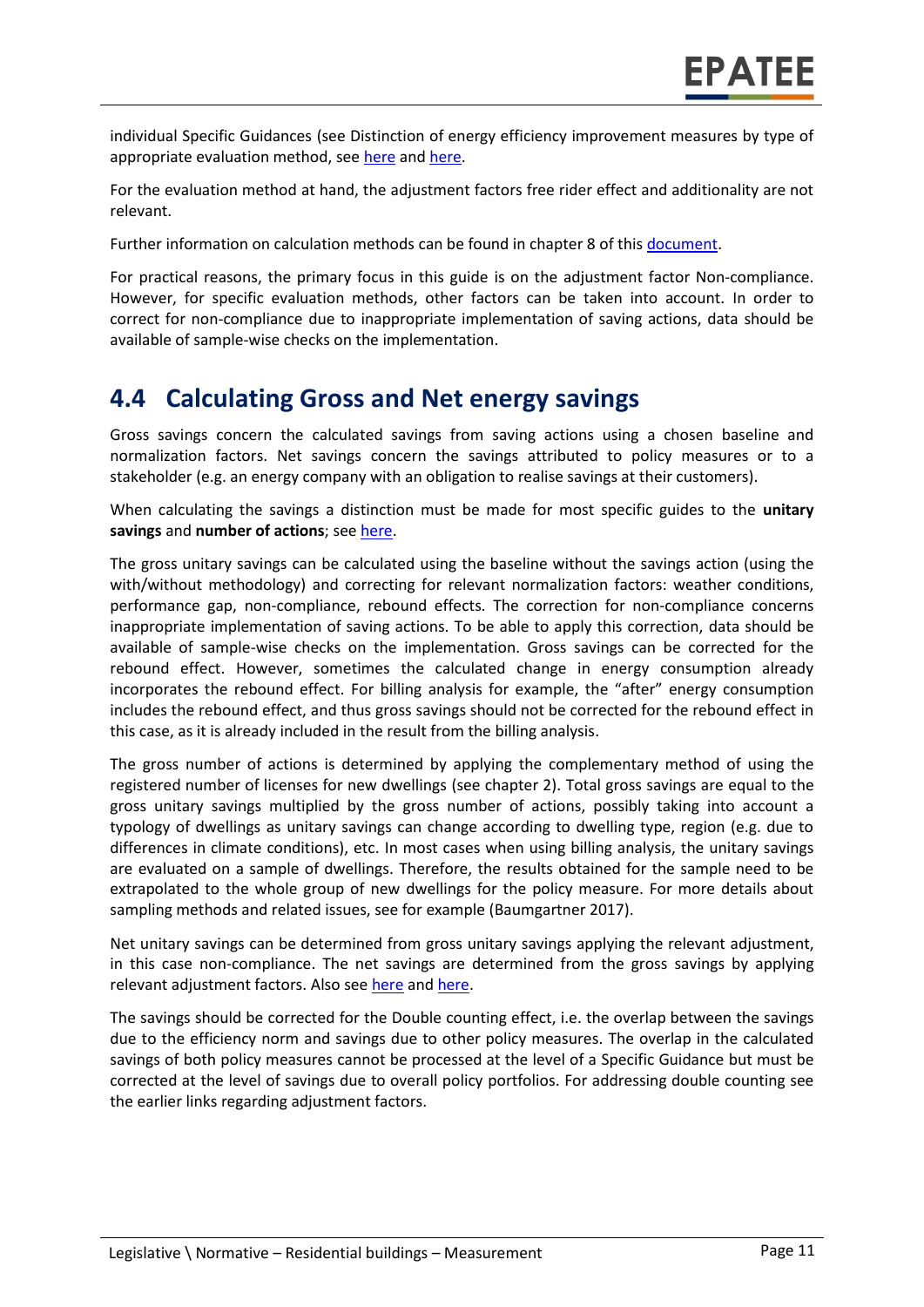### **5 | INPUT AND OUTPUT**

### **5.1 Main data requirements, data sources and collection techniques**

Data requirements specified in the table below correspond to the calculation of energy savings when using the baseline option with/without or comparison group.

| <b>Calculation subject</b>                                             | Data requirements                                                  | Possible data sources and<br>collection techniques                                                                                                     |
|------------------------------------------------------------------------|--------------------------------------------------------------------|--------------------------------------------------------------------------------------------------------------------------------------------------------|
| <b>Energy consumption</b>                                              | Gas, electricity and heat<br>consumption, number of<br>inhabitants | <b>Energy bills</b>                                                                                                                                    |
| Normalization factors<br>affecting energy consumption                  | performance gap, rebound<br>effect, occupancy rate                 | Performance gap: checking<br>technical implementation, rebound<br>effect: interview questions about<br>changed behaviour, occupancy<br>rate: interview |
| <b>Adjustment factors</b>                                              | Non-compliance                                                     | Checking for correct energy<br>standard implementation                                                                                                 |
| Number of actions                                                      | Number of dwellings with<br>the energy standard<br>studied         | Building permits, national housing<br>statistics                                                                                                       |
| Data about participants to<br>ensure representativeness or<br>good fit | Large enough sample size<br>of participants interviewed            | Interviews / surveys, national<br>statistics (e.g. national housing<br>survey)                                                                         |

#### **Data issues when evaluating net energy savings**

The main good practice to ensure the feasibility and reliability of the evaluation of net energy savings is to think about the evaluation method to be used when designing (or revising) the energy standard.

Experience indeed shows that unless the data collection has been planned in advance, it will be very costly, time-consuming or even impossible to collect the data required to apply most of the methods that can be used to evaluate net energy savings. This means that in practice, using surveys will remain the only option possible (or considered feasible).

The main challenges when using surveys are:

- to achieve a high answer rate, in order to limit sampling bias;
- to use question phrasing that can limit the risk of bias in the answers.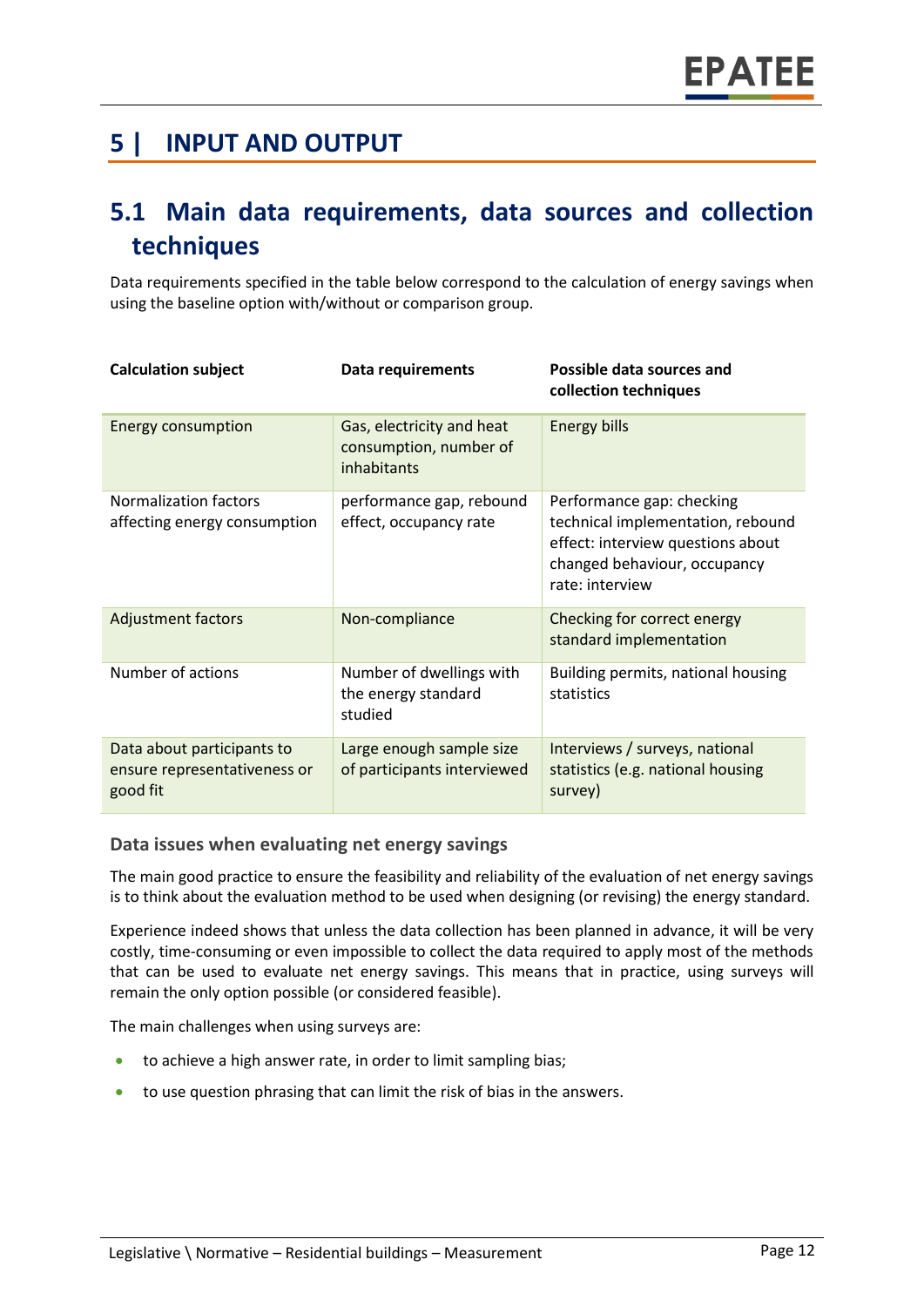For more details about the evaluation of net energy savings, see the [topical case study](https://www.epatee-toolbox.eu/wp-content/uploads/2018/10/epatee_topical_case_study_evaluating_net_energy_savings.pdf)

For a proper way to determine savings, knowledge about energy consumption is not enough, but knowledge about occupancy rates is needed as well. This means that surveys have to be carried out for reliable results.

For possible other methods with different data requirements, see the section on alternatives for the chosen method.

### **5.2 Energy savings in final terms or in primary terms**

Energy savings can be expressed in final terms or in primary terms See definitions about primary and final energy [here.](https://www.epatee-toolbox.eu/wp-content/uploads/2018/10/Definitions-and-typologies-related-to-energy-savings-evaluation.pdf)

The measurement or billing analysis method can calculate savings in final terms. It can also calculate savings in primary terms, provided that savings at end-users are calculated for each energy carrier separately, and that primary factors are available to convert the savings in final terms to savings in primary terms.

If the building code or similar standards are set in primary energy terms, conventional primary factors are usually defined together with the regulation.

### **5.3 Energy savings over time**

Implemented saving actions in a certain year lead to savings over a number of consecutive years. A more efficient boiler for example can save gas over its lifetime of about 15 years, insulation over up to 30 years. Energy savings can be calculated in different metrics in terms of time reference, for example: year-to-year, annual, cumulated annual, cumulative over a series of years and especially over the assumed lifetime of the buildings. See the definition[s here.](https://www.epatee-toolbox.eu/wp-content/uploads/2018/10/Definitions-and-typologies-related-to-energy-savings-evaluation.pdf)

The calculated yearly savings concern the savings of all new saving actions in that year. Only data for the savings in the chosen year are needed in this approach: data for the new dwellings built in a given year.

Adding up the yearly savings over a period, provided that earlier saving actions are still delivering savings, leads to cumulative savings. For cumulative savings, data is needed for the whole period: data for the new dwellings built over the period taken into account.

Another cumulative approach, to be applied for the energy efficiency directive, is to multiply the (new) savings in a year with the number of years up to a target year (2020 for the first obligation period 2014-2020; 2030 for the second obligation period 2021-2030), and add this result to that for all other years up to the target year. This cumulative approach stimulates early saving actions, as these add more times to the savings than later actions.

As buildings are often assumed to have long lifetime (e.g. over 40 years) and correspond to important investments, energy savings can also be calculated over the lifetime of the building. This is for example the case when assessing the cost-optimal level of energy performance as required by the EPBD. The value(s) used for the lifetime is usually an assumption defined in the regulation. This assumption is often based on the observed renewal rate of the building stock or similar sources.

Finally, savings from a saving action can be discounted and summed up over the lifetime of the action See link [here.](https://www.epatee-toolbox.eu/wp-content/uploads/2018/10/Definitions-and-typologies-related-to-energy-savings-evaluation.pdf)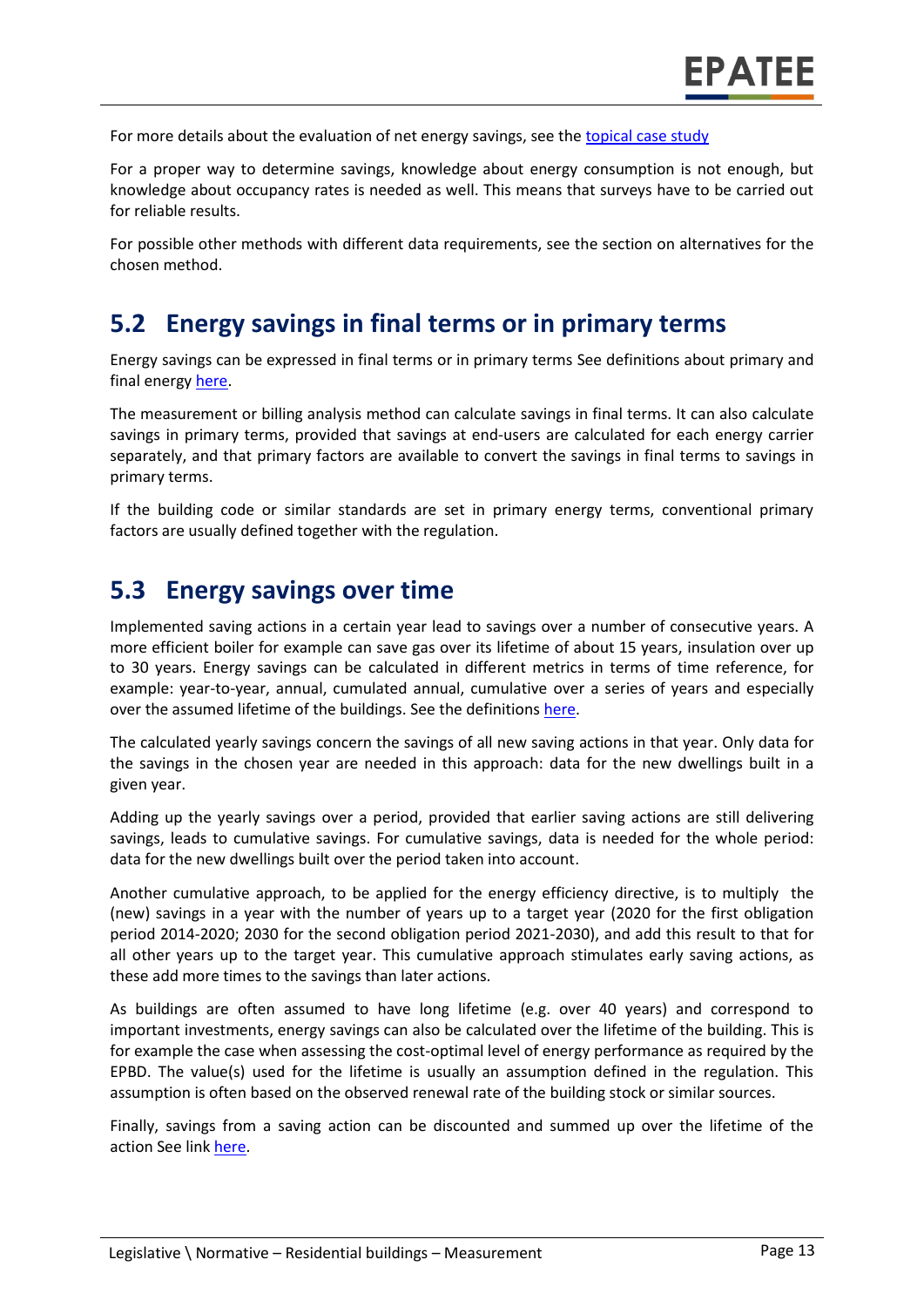When a discounting approach is used, it is important to clarify if this discounting is related to technical or economic reasons (or both). When evaluating the energy savings from a building code or similar standards, a technical reason for discounting could be to consider for example ageing of insulation materials, improper maintenance of the buildings, etc.

Similarly, a standard discount factor can also be decided to reflect the risks related to the investment in the energy saving action (particularly due to the long lifetime vs. high upfront cost), as perceived by the final customers or investors.

The measurement and billing analysis methods can provide yearly savings of new saving actions in that year. It can also provide cumulative savings provided that data is available over a longer period, or assuming that the energy savings will not change significantly over time. An alternative assumption can be to apply a default discounting factor, as discussed above.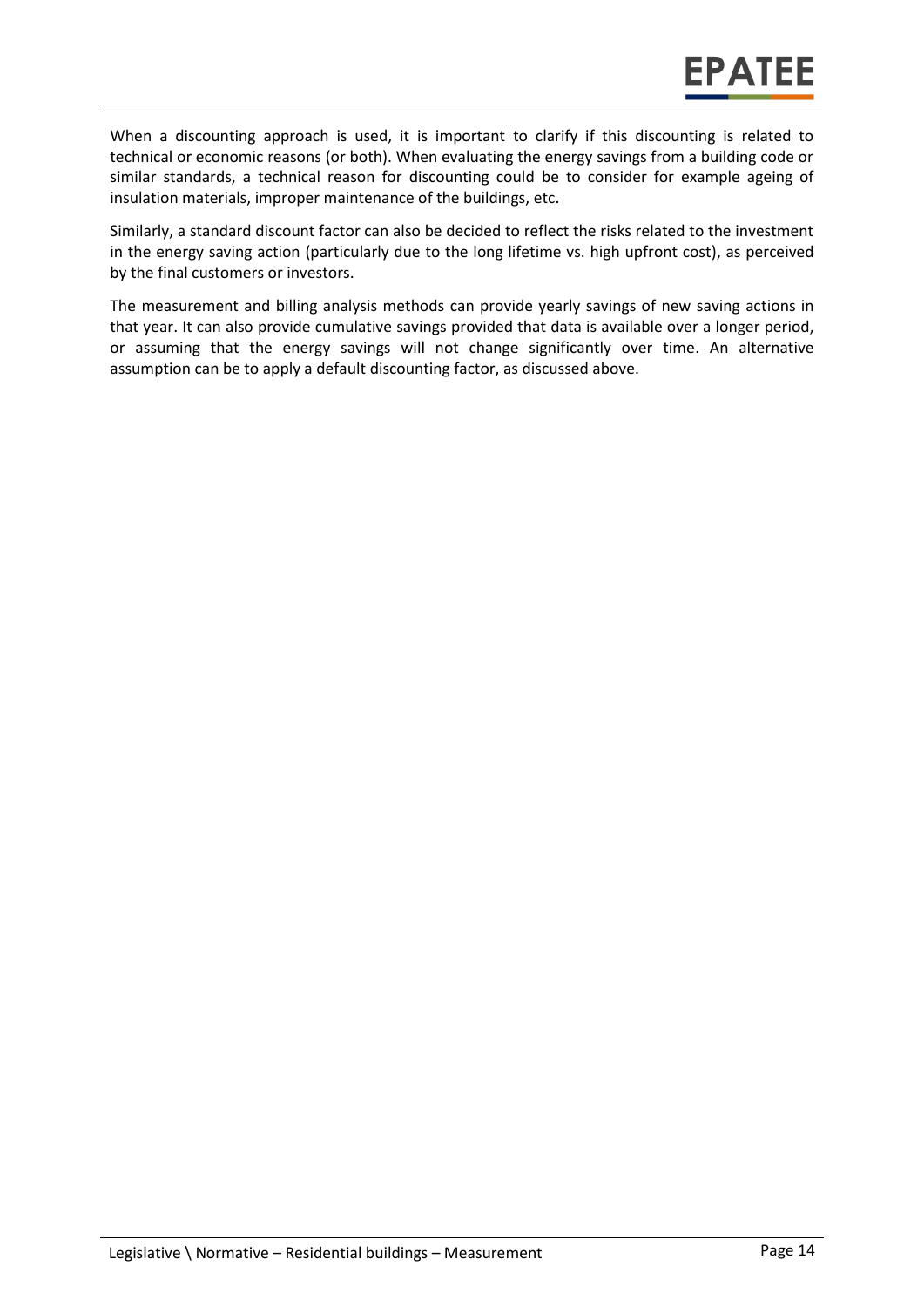# **6 | ALTERNATIVE FOR CHOSEN METHOD**

### **6.1 Alternatives for the chosen method**

Often, other savings calculation methods can be applied as well, although they will all have pros and cons regarding various aspects dealt with in preceding sections.

The table below presents the pros and cons of the 'measurement' method for evaluating energy efficiency standards in residential buildings, and for commonly used alternative methods for the same combination of policy measure and sector.

| <b>Type of method</b>                                                                                                                         | <b>Pros</b>                                                                                                                                                                                                                                  | Cons                                                                                                                                                                                                                                                                                                                                                                                                                                                                                                                                        |
|-----------------------------------------------------------------------------------------------------------------------------------------------|----------------------------------------------------------------------------------------------------------------------------------------------------------------------------------------------------------------------------------------------|---------------------------------------------------------------------------------------------------------------------------------------------------------------------------------------------------------------------------------------------------------------------------------------------------------------------------------------------------------------------------------------------------------------------------------------------------------------------------------------------------------------------------------------------|
| Method at hand<br>(measurement or<br>billing analysis in<br>combination with<br>surveys)                                                      | Precise, provided that the<br>billing or other measured data<br>is reliable and that the billing<br>analysis is done properly.<br>Reflects the actual energy<br>savings, i.e. as observed by the<br>occupants or owners of the<br>dwellings. | Takes time (cf. time lag to get the billing<br>data, at least one year after the<br>dwellings are completed).<br>Depending on the cases, data and<br>analysis can be needed to separate the<br>consumption due to different end-uses<br>(e.g. space heating, domestic hot water,<br>cooking).<br>Complementary data needed to correct<br>for factors other than the energy<br>efficiency requirements (e.g. weather<br>conditions, occupancy), which can be<br>expensive depending on the sample size<br>and the way the data is collected. |
| Alternative method<br>(measurement or<br>billing analysis in<br>combination with<br>estimated occupancy<br>rates and inhabitant<br>behaviour) | Easier to implement<br>(compared to using surveys to<br>collect the complementary<br>data)                                                                                                                                                   | Takes time (cf. time lag to get the billing<br>data, at least one year after the<br>dwellings are completed).<br>Depending on the cases, data and<br>analysis can be needed to separate the<br>consumption due to different end-uses<br>(e.g. space heating, domestic hot water,<br>cooking).<br>Less precise (compared to using surveys<br>to collect the complementary data, as<br>the assumptions about occupancy and<br>behaviours might not reflect the actual<br>occupancy and behaviours).                                           |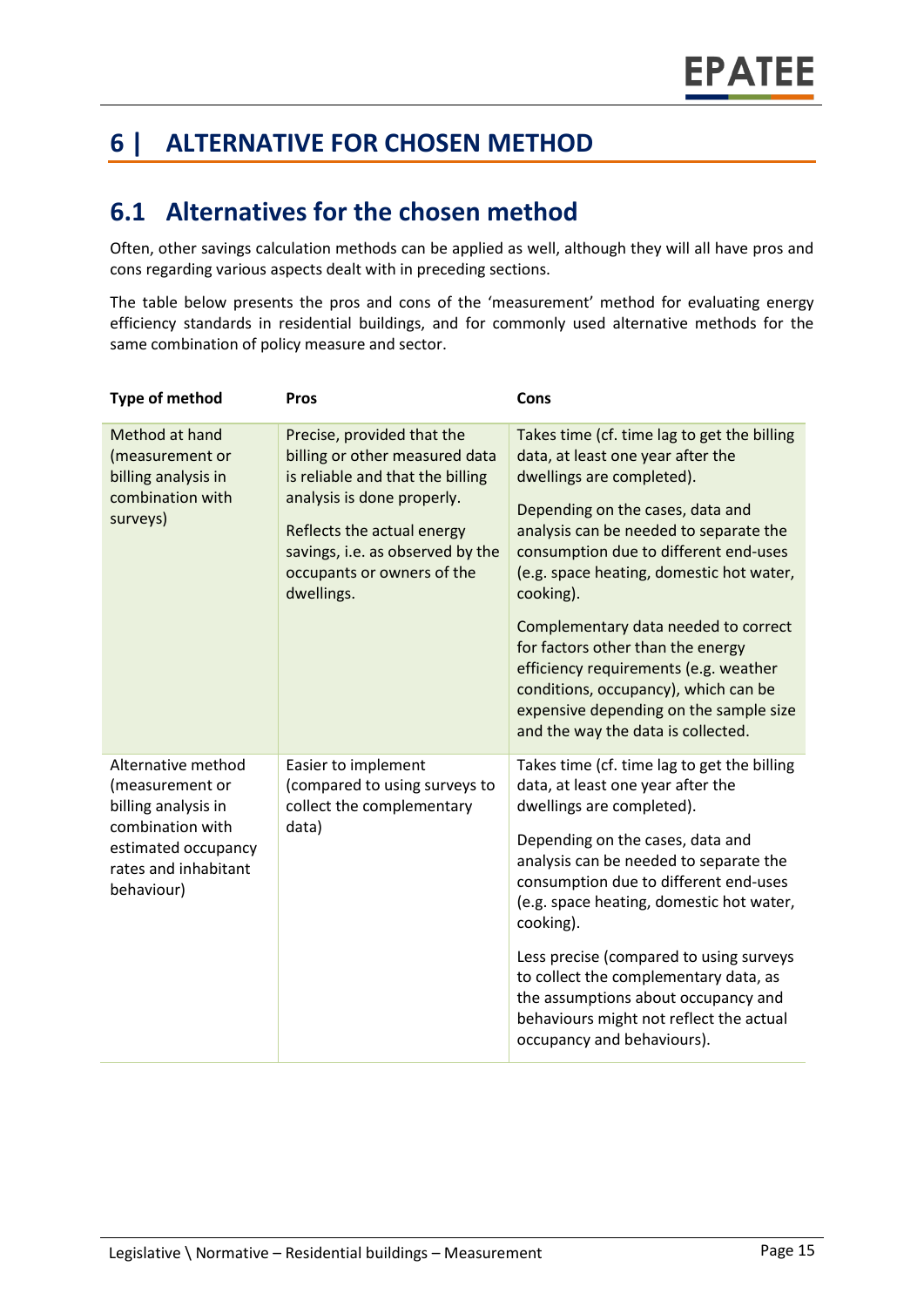| <b>Type of method</b>                                                                                                 | Pros                                                                                                                                                                                                                                                                                                                                                               | Cons                                                                                                                                                                                                                                                                                                                                                                                                                                                                      |
|-----------------------------------------------------------------------------------------------------------------------|--------------------------------------------------------------------------------------------------------------------------------------------------------------------------------------------------------------------------------------------------------------------------------------------------------------------------------------------------------------------|---------------------------------------------------------------------------------------------------------------------------------------------------------------------------------------------------------------------------------------------------------------------------------------------------------------------------------------------------------------------------------------------------------------------------------------------------------------------------|
| <b>Engineering estimates</b><br>(see similar specific<br>guidance #3 for the<br>case of non-residential<br>buildings) | Results can be available with a<br>much shorter time lag<br>(compared to billing analysis)<br>Provide energy savings for a<br>standard use of the dwelling<br>(independently of the possible<br>differences in user behaviours)<br>The different energy end-uses<br>are separated in the<br>calculation model or formula<br>used (no need for post-<br>treatment). | Can require a large set of input data,<br>depending of the level of reliability<br>targeted (this data can be available<br>from the validation process of the<br>building permit).<br>Does not reflect the actual energy<br>savings, i.e. as observed by the<br>occupants or owners of the dwellings.<br>However, complementary assumptions<br>can be used to take into account<br>possible performance gap, rebound<br>effect, etc. (e.g. based on previous<br>studies). |
| Deemed savings (see<br>specific guidance #2)                                                                          | No time lag<br>Easy to implement                                                                                                                                                                                                                                                                                                                                   | Higher uncertainties (the estimates will<br>not reflect the specificities of the new<br>dwellings built, but be based on average<br>values).<br>Does not reflect the actual energy<br>savings, i.e. as observed by the<br>occupants or owners of the dwellings.<br>However, complementary assumptions<br>can be used to take into account<br>possible performance gap, rebound<br>effect, etc. (e.g. based on previous<br>studies).                                       |
| Diffusion or energy<br>consumption<br>indicators                                                                      | Analysis consistent with the<br>national energy balance<br>Easy to implement (depending<br>on the level of analysis)                                                                                                                                                                                                                                               | Difficult to separate the effects from<br>the energy efficiency requirements<br>from other factors such as performance<br>gap, rebound effect and non-<br>compliance.                                                                                                                                                                                                                                                                                                     |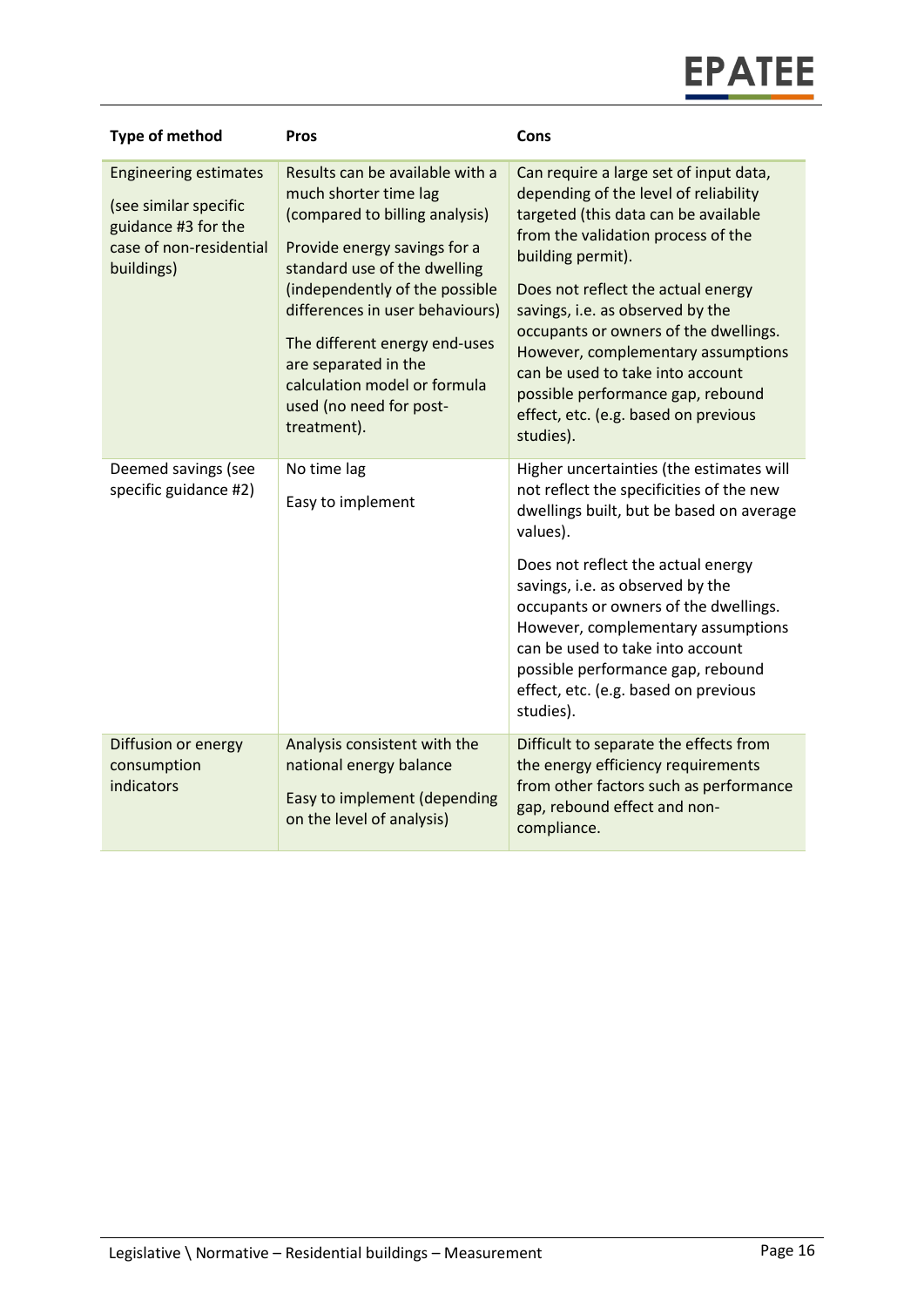# **7 | ADDITIONAL EVALUATION RESULTS**

# **7.1 Calculating avoided CO<sup>2</sup> emissions**

Avoided  $CO<sub>2</sub>$  emissions can be evaluated from the energy savings by applying emission factors. Four key aspects are to be taken into account when choosing the emission factor(s):

- 1) Emission factors vary according to the **energy type**, so the data about energy savings needs to be available per energy type.
- 2) Emission factors for a given type of energy **can vary over time** (especially for **electricity**).
- 3) Emission factors can take into account:
	- a. **Direct emission factors**: that take into account the emissions generated when producing the energy used;
	- b. **Lifecycle emission factors**: that take into account all the emissions generated from the extraction of the energy resources up to the dismantling of the energy plant. This indicator can also be important for the emissions related to the construction of new dwellings, as for the new generation of buildings their embodied energy (e.g. due to the production of the construction materials) can be as important, or even larger than the consumption due to the use of the buildings.

Due to the differences that the choice of emission factor(s) can induce, it is important to document what emission factor(s) has (have) been used. When the building code or similar standards include a metric related to emissions of  $CO<sub>2</sub>$  or greenhouse gases, the regulation will usually include conventional emission factors.

The reduction in  $CO<sub>2</sub>$ -emissions can only be calculated when savings are calculated per relevant energy carrier and a specific emission factor is available for each energy carrier.

The avoided emissions of **other greenhouse gases** due to energy savings are not taken into account here, as these emissions (and more specifically their reductions) are generally negligible compared to  $CO<sub>2</sub>$ .

**IPCC** (Intergovernmental Panel on Climate Change) provides a **[detailed database](https://www.ipcc-nggip.iges.or.jp/EFDB/main.php) of peer-reviewed emission factors.**

# **7.2 Calculating cost-effectiveness**

Cost-effectiveness is the ratio between costs to achieve energy savings and the amount of savings and possibly other benefits.

A distinction can be made according to the point of view adopted to assess cost-effectiveness:

- Cost-effectiveness for the end-user (here the building owner or occupant)
- Cost-effectiveness for society at large
- Cost-effectiveness for the party that takes responsibility for saving targets (here the government or other public authority in charge of the corresponding regulation)

Se[e here](https://epatee.eu/sites/default/files/epatee_report_on_the_knowledge_base.pdf)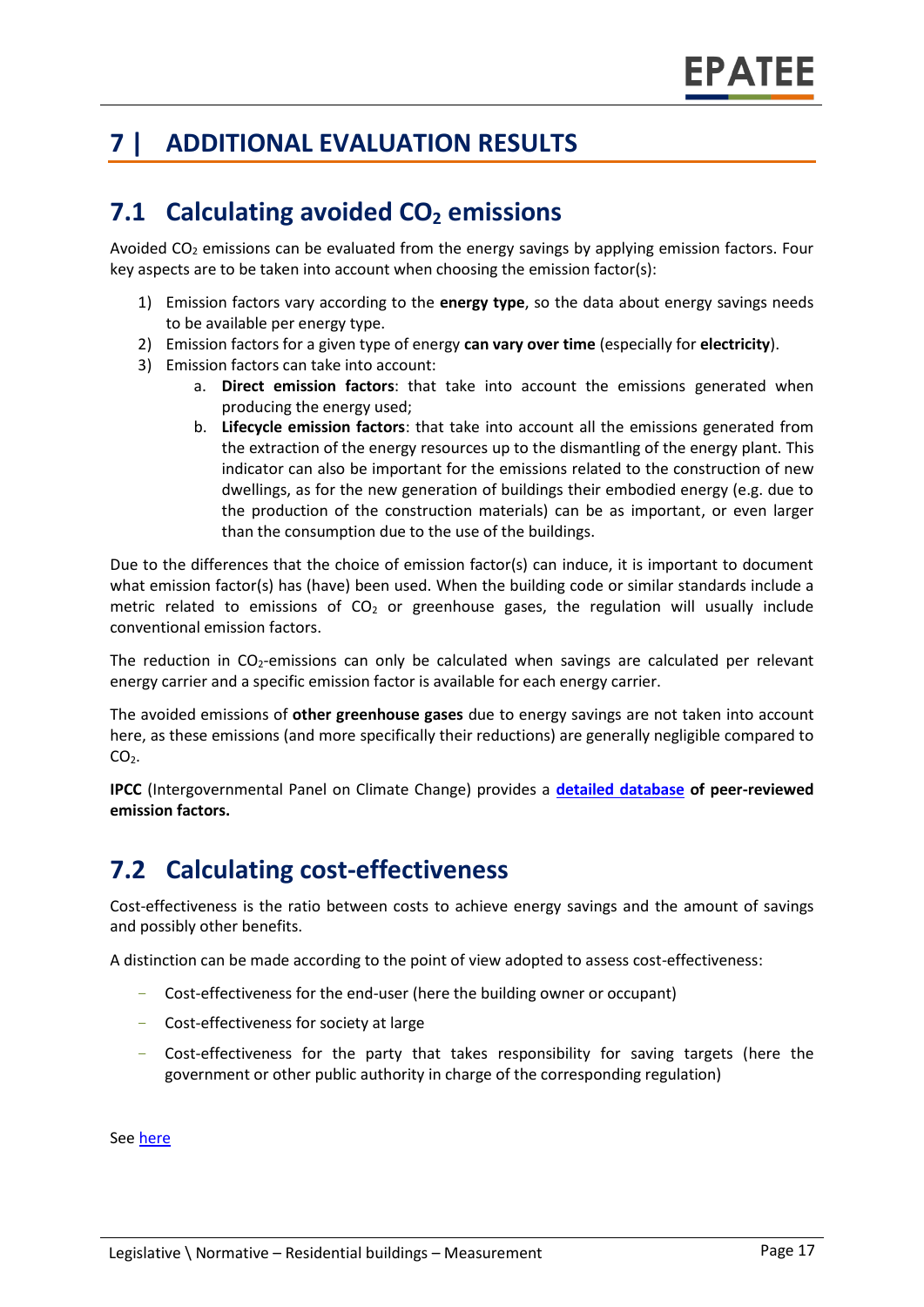The calculation of cost-effectiveness for end-users requires, apart from the savings, data on investments made, possibly interest rates, lifetimes of the saving actions, energy prices (including taxes) per type of end-user and discount factors per type of end-user. The calculation is based on the additional costs of a dwelling that conforms to the efficiency standard for the home owner (compared to the costs of the dwelling in the baseline scenario) and the related energy savings results. It can be challenging to define the costs of the dwelling in the baseline scenario. An alternative is to assume a share of additional cost to the actual total cost of the new dwelling. This share can be based on a market survey or expert judgement.

For cost-effectiveness from a societal viewpoint no account is taken of taxes, energy prices concern world market price, and a lower value of the discount factors is valid. The calculation of the societal cost-effectiveness is based on the costs of setting up the policy and the combined energy saved by all dwellings involved.

# **7.3 Calculating other co-benefits**

Possible co-benefits from saving energy concern:

- Extra employment
- Reduction of energy poverty
- Other emission reductions ( $NO<sub>x</sub>$ ,  $SO<sub>2</sub>$ , fine particles, etc.)
- Better indoor air quality
- Reduced dependency on (insecure) energy import

The following co-benefits are regarded as most relevant and/or feasible to calculate in conjunction to this tool (see table)

The calculation of the co-benefits is explained in the references.

| <b>Type of co-benefits</b> | Why it can be relevant (and<br>for whom)     | References where more details can be<br>found                                                                                      |
|----------------------------|----------------------------------------------|------------------------------------------------------------------------------------------------------------------------------------|
| Increased comfort          | Can increase support for<br>savings measures | Evaluation of the tightening of the energy<br>performance coefficient of new dwellings<br>https://publicaties.ecn.nl/ECN-E--10-043 |

### **7.4 Other aspects of importance**

For the following aspect an evaluation can be executed (see table).

| Type of aspects    | Why it is evaluated                                                              | References where more details can be found                                                                                         |
|--------------------|----------------------------------------------------------------------------------|------------------------------------------------------------------------------------------------------------------------------------|
| Indoor air quality | It can worsen if the<br>ventilation with heat<br>recovery is not<br>working well | Evaluation of the tightening of the energy<br>performance coefficient of new dwellings<br>https://publicaties.ecn.nl/ECN-E--10-043 |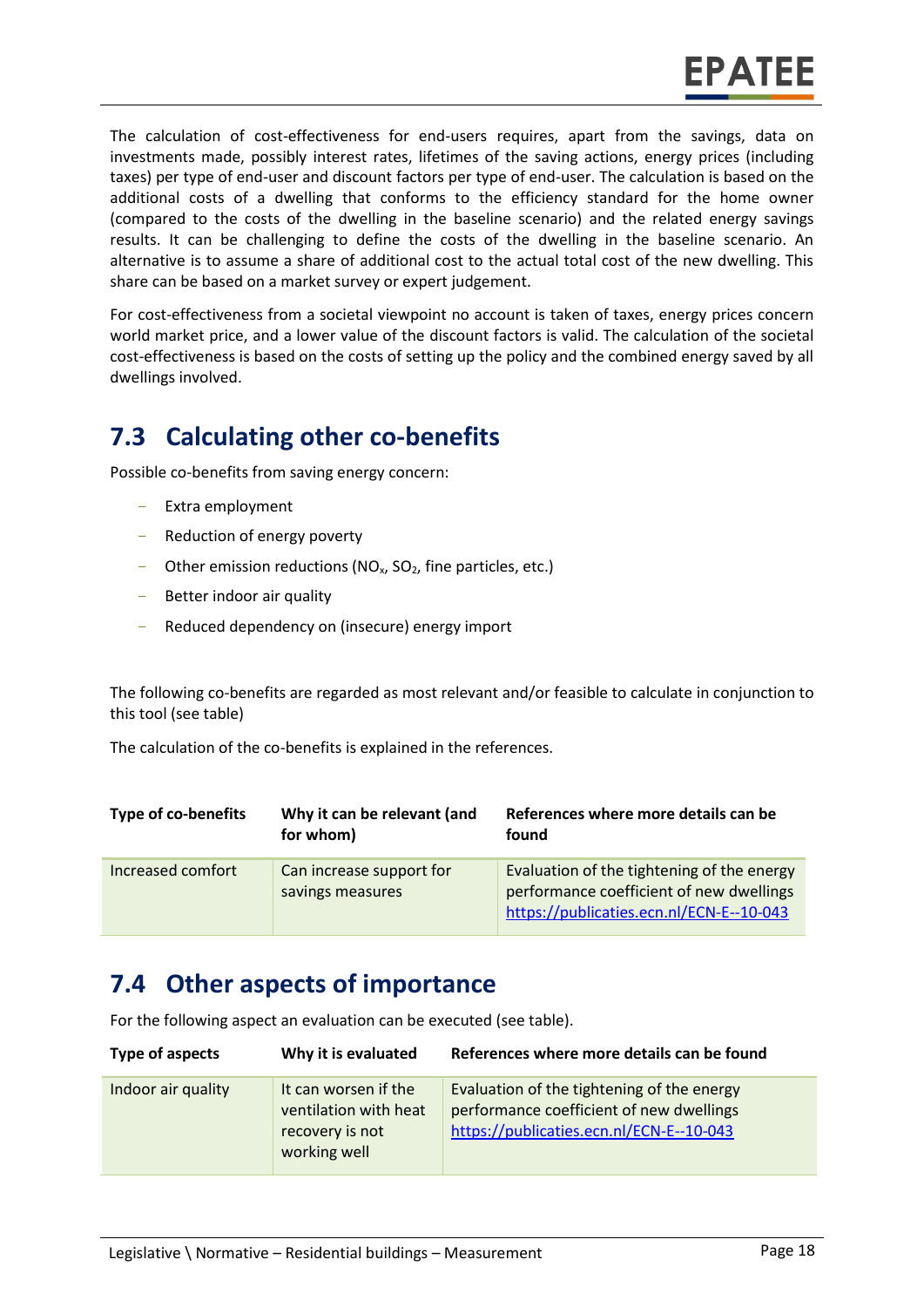# **8 | CONCRETE EXAMPLES**

A concrete example can be found in a report describing research on the difference between energy consumption in dwellings with two different values for an energy performance coefficient. The costs involved to achieve the higher efficiency standard are included as well. See the further reading section for a reference to the report (Menkveld, M. & Leidelmeijer, K. (2010) - "Evaluatie EPCaanscherping woningen" (Evaluation of energy performance standards in dwellings; full text in Dutch only, English abstract)).

#### **Examples of evaluations based on a comparison of dwellings built in different periods, according to different energy requirements:**

Jacobsen, G. D., & Kotchen, M. J. (2013). Are building codes effective at saving energy? Evidence from residential billing data in Florida. *Review of Economics and Statistics*, 95(1), 34-49. <https://www.nber.org/papers/w16194.pdf>

Kotchen, M. J. (2017). Longer-run evidence on whether building energy codes reduce residential energy consumption. Journal of the Association of Environmental and Resource Economists, 4(1), 135-153.<https://www.journals.uchicago.edu/doi/pdfplus/10.1086/689703>

Lee, A. & Perussi, M. (2017). Do Energy Codes Really Save Energy? Proceedings of IEPEC 2017. [https://www.iepec.org/?attachment\\_id=13771](https://www.iepec.org/?attachment_id=13771)

Novan, K., Smith, A., & Zhou, T. (2017). Residential building codes do save energy: Evidence from hourly smart-meter data. E2e Working Paper 031. <http://e2e.haas.berkeley.edu/pdf/workingpapers/WP031.pdf>

#### **Examples of evaluations based on comparison between states or regions with different energy requirements (studies about US states):**

Aroonruengsawat, A., Auffhammer, M., & Sanstad, A. H. (2012). The impact of state level building codes on residential electricity consumption. *Energy Journal-Cleveland*, 33(1), 31. [https://www.researchgate.net/profile/Maximilian\\_Auffhammer/publication/227363608\\_The\\_Impac](https://www.researchgate.net/profile/Maximilian_Auffhammer/publication/227363608_The_Impact_of_State_Level_Building_Codes_on_Residential_Electricity_Consumption/links/0c9605151e81a4513a000000/The-Impact-of-State-Level-Building-Codes-on-Residential-Electricity-Consumption.pdf) [t\\_of\\_State\\_Level\\_Building\\_Codes\\_on\\_Residential\\_Electricity\\_Consumption/links/0c9605151e81a451](https://www.researchgate.net/profile/Maximilian_Auffhammer/publication/227363608_The_Impact_of_State_Level_Building_Codes_on_Residential_Electricity_Consumption/links/0c9605151e81a4513a000000/The-Impact-of-State-Level-Building-Codes-on-Residential-Electricity-Consumption.pdf) [3a000000/The-Impact-of-State-Level-Building-Codes-on-Residential-Electricity-Consumption.pdf](https://www.researchgate.net/profile/Maximilian_Auffhammer/publication/227363608_The_Impact_of_State_Level_Building_Codes_on_Residential_Electricity_Consumption/links/0c9605151e81a4513a000000/The-Impact-of-State-Level-Building-Codes-on-Residential-Electricity-Consumption.pdf)

Deason, J. & Hobbs, A. (2012). Codes to Cleaner Buildings: Effectiveness of U.S. Building Energy Codes. Proceedings of IEPEC 2012.<https://www.iepec.org/wp-content/uploads/2018/02/064-9.pdf>

#### **Example of an evaluation using an alternative method combining data from energy audits with an engineering model (and a survey with professionals of the construction sector):**

Tiedemann, K.H. & Sulyma, I.M. (2016). Measuring the Impact of a Residential Energy Code. Proceedings of IEPPEC 2016. [https://www.iepec.org/wp-content/uploads/2018/04/Paper-](https://www.iepec.org/wp-content/uploads/2018/04/Paper-Tiedemann.pdf)[Tiedemann.pdf](https://www.iepec.org/wp-content/uploads/2018/04/Paper-Tiedemann.pdf)

#### **Example of possible pitfalls when using econometric methods to evaluate building codes:**

Nadel, S., 2015. California building codes: to analyze the forest you need to understand the trees. Blog post on ACEEE website, 25 February 2015. [https://aceee.org/blog/2015/02/california-building](https://aceee.org/blog/2015/02/california-building-codes-analyze)[codes-analyze](https://aceee.org/blog/2015/02/california-building-codes-analyze)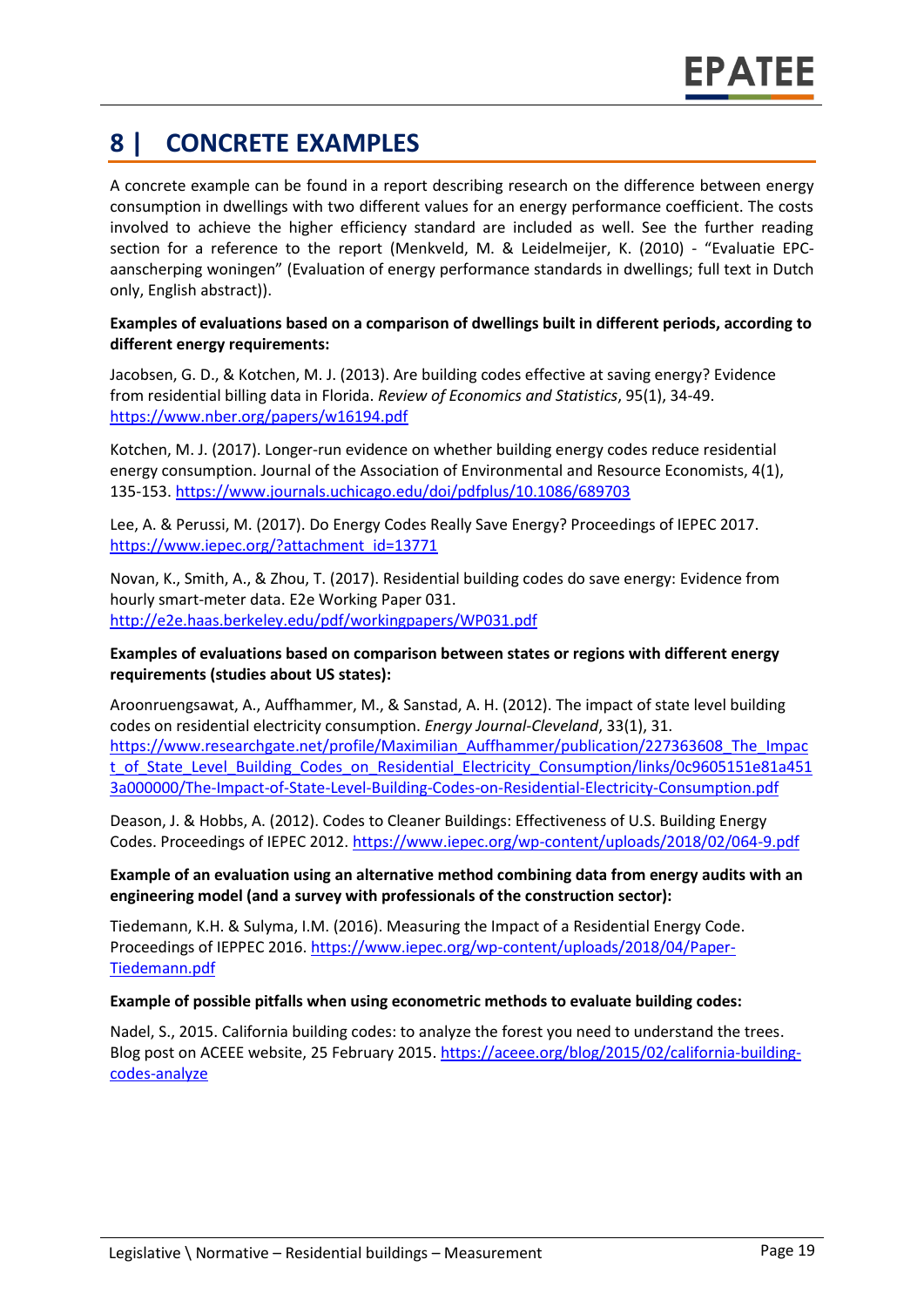#### **This blog post discusses the corresponding econometric study:**

Levinson, A. (2016). How much energy do building energy codes save? Evidence from California houses. *American Economic Review*, 106(10), 2867-94. <http://faculty.georgetown.edu/aml6/pdfs&zips/BuildingCodes.pdf>

The main criticisms made by Nadel to Levinson's study is that he focused his analysis on electricity consumption, while most of the effects of the Californian building codes are to be found in gas consumption. This is an example of the difficulties that can be encountered to separate the energy consumption from various end-uses when using billing data.

#### **For examples of evaluation of building codes or standards for buildings in the IEA guidebook of 2005, see:**

[http://www.ieadsm.org/wp/files/Exco%20File%20Library/Key%20Publications/Volume%202%20total](http://www.ieadsm.org/wp/files/Exco%20File%20Library/Key%20Publications/Volume%202%20total.pdf) [.pdf](http://www.ieadsm.org/wp/files/Exco%20File%20Library/Key%20Publications/Volume%202%20total.pdf)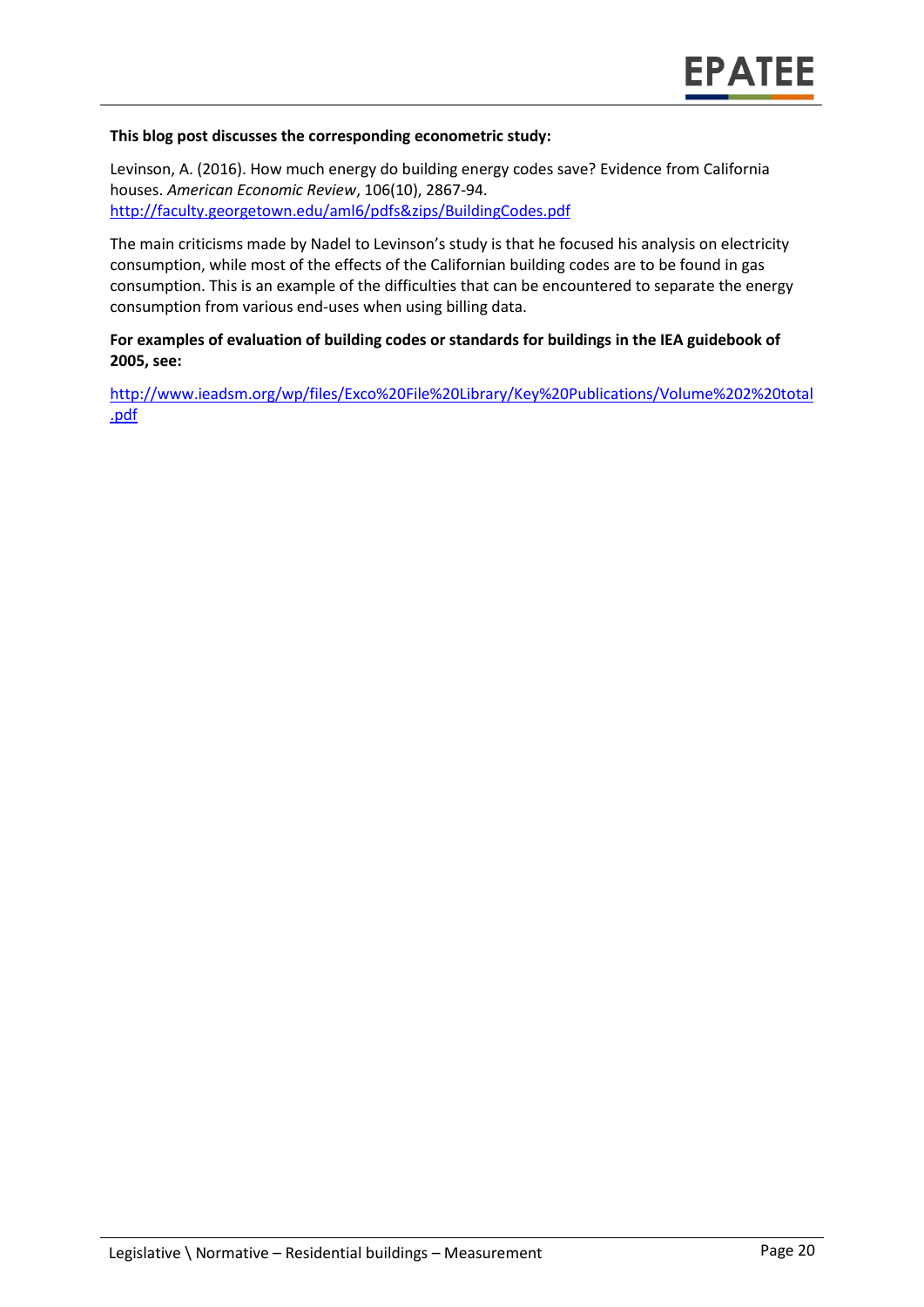# **9 | FURTHER READING**

#### **General guidance on evaluations**

Baumgartner, R. (2017). Chapter 12: Survey Design and Implementation for Estimating Gross Savings Cross-Cutting Protocol. The Uniform Methods Project: Methods for Determining Energy-Efficiency Savings for Specific Measures. Prepared for NREL (National Renewable Energy Laboratory), September 2017.<http://www.nrel.gov/docs/fy17osti/68568.pdf>

EVO, 2006. International Performance Measurement & Verification Protocol: Concepts and Practices for Determining Energy Savings in New Construction – Volume III Part I. Efficiency Valuation Organization, January 2006. Available in English, Bulgarian, Croatian, Czech, Polish and Romanian. <https://evo-world.org/en/ipmvp-current/archive/applications-volume-iii/volume-iii-part-i-2006>

#### **About efficiency standards for residential dwellings**

Menkveld, M. & Leidelmeijer, K. (2010) - "Evaluatie EPC-aanscherping woningen" (Evaluation of energy performance standards in dwellings; full text in Dutch only, English abstract) <https://publicaties.ecn.nl/ECN-E--10-043>

Wade, Joanne, and Nick Eyre, 2015. Energy efficiency evaluation: The evidence for real energy savings from energy efficiency programmes in the household sector. London: UK Energy Research Centre. Available at: [http://www.ukerc.ac.uk/programmes/technology-and-policy](http://www.ukerc.ac.uk/programmes/technology-and-policy-assessment/energy-efficiency-evaluation.html)[assessment/energy-efficiency-evaluation.html](http://www.ukerc.ac.uk/programmes/technology-and-policy-assessment/energy-efficiency-evaluation.html) (see more specifically pp.41-42 for a review of papers about evaluations of building codes)

#### **About compliance and related issues:**

Pan, W., & Garmston, H. (2012). Compliance with building energy regulations for new-build dwellings. *Energy*, 48(1), 11-22.

Rasin, J., Chappell, C. & Gouin, A. (2013). Evaluating Code Compliance Enhancement – A Love Story. Proceedings of IEPEC 2013[. https://www.iepec.org/wp-content/uploads/2018/02/153.pdf](https://www.iepec.org/wp-content/uploads/2018/02/153.pdf)

Rovito, M. & Pettit, T. (2015). Cracking the Code: Impact Evaluation Methods of ARRA-Funded Energy Code Initiatives. Proceedings of IEPEC 2015. [https://www.iepec.org/wp](https://www.iepec.org/wp-content/uploads/2018/02/2015paper_rovito_pettit-1.pdf)[content/uploads/2018/02/2015paper\\_rovito\\_pettit-1.pdf](https://www.iepec.org/wp-content/uploads/2018/02/2015paper_rovito_pettit-1.pdf)

Storm, P. (2015). How Do We Know Commercial Codes Deliver Energy Savings? Designing and Testing a New Methodology for Assessing Commercial Code Compliance. Proceedings of IEPEC 2015. [https://www.iepec.org/wp-content/uploads/2018/02/2015paper\\_storm\\_phoutrides-1.pdf](https://www.iepec.org/wp-content/uploads/2018/02/2015paper_storm_phoutrides-1.pdf)

Vine, E. L. (1996). Residential building code compliance: Implications for evaluating the performance of utility residential new construction programs. *Energy*, 21(12), 1051-1058. <https://www.osti.gov/servlets/purl/418459>

Yu, S., Evans, M., & Delgado, A. (2014). Building energy efficiency in India: compliance evaluation of energy conservation building code (No. PNNL-23217). Pacific Northwest National Lab.(PNNL), Richland, WA (United States).

[https://www.pnnl.gov/main/publications/external/technical\\_reports/PNNL-23217.pdf](https://www.pnnl.gov/main/publications/external/technical_reports/PNNL-23217.pdf)

#### **About rebound effect:**

Aydin, E., Kok, N., & Brounen, D. (2017). Energy efficiency and household behavior: the rebound effect in the residential sector. The RAND Journal of Economics, 48(3), 749-782. [https://sustainable](https://sustainable-finance.nl/upload/researches/Aydin-et-al_Energy-Efficiency-and-Household-Behavior.pdf)[finance.nl/upload/researches/Aydin-et-al\\_Energy-Efficiency-and-Household-Behavior.pdf](https://sustainable-finance.nl/upload/researches/Aydin-et-al_Energy-Efficiency-and-Household-Behavior.pdf)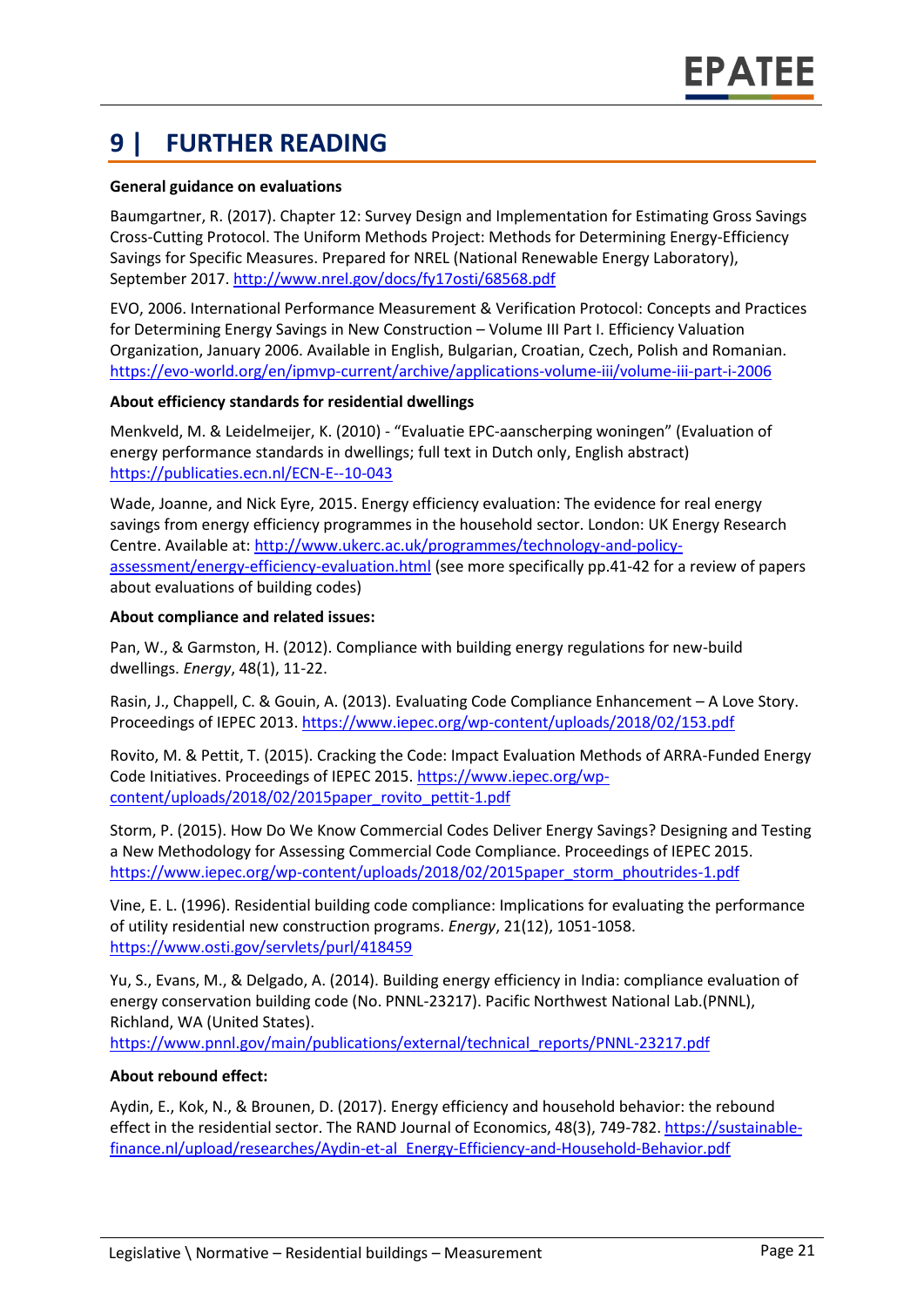#### **About long-term effects (persistence of savings, innovation, etc.):**

El-Shagi, M., Michelsen, C., & Rosenschon, S. (2017). Empirics on the Long-Run Effects of Building Energy Codes in the Housing Market. *Land Economics*, *93*(4), 585-607.

#### **About non-energy impacts:**

Bruegge, C., Deryugina, T., & Myers, E. (2019). The Distributional Effects of Building Energy Codes. Journal of the Association of Environmental and Resource Economists, 6(S1), S95-S127. <https://web.stanford.edu/~cbruegge/papers/2018-01-05-Draft.pdf>

#### **About lifecycle analysis and embodied energy:**

Crawford, R. H., Bartak, E. L., Stephan, A., & Jensen, C. A. (2016). Evaluating the life cycle energy benefits of energy efficiency regulations for buildings. *Renewable and sustainable energy reviews*, 63, 435-451. [https://minerva-](https://minerva-access.unimelb.edu.au/bitstream/handle/11343/121775/Evaluating%20the%20life%20cycle_file%20for%20upload_RSER-S-15-02911.pdf?sequence=5)

[access.unimelb.edu.au/bitstream/handle/11343/121775/Evaluating%20the%20life%20cycle\\_file%20](https://minerva-access.unimelb.edu.au/bitstream/handle/11343/121775/Evaluating%20the%20life%20cycle_file%20for%20upload_RSER-S-15-02911.pdf?sequence=5) [for%20upload\\_RSER-S-15-02911.pdf?sequence=5](https://minerva-access.unimelb.edu.au/bitstream/handle/11343/121775/Evaluating%20the%20life%20cycle_file%20for%20upload_RSER-S-15-02911.pdf?sequence=5)